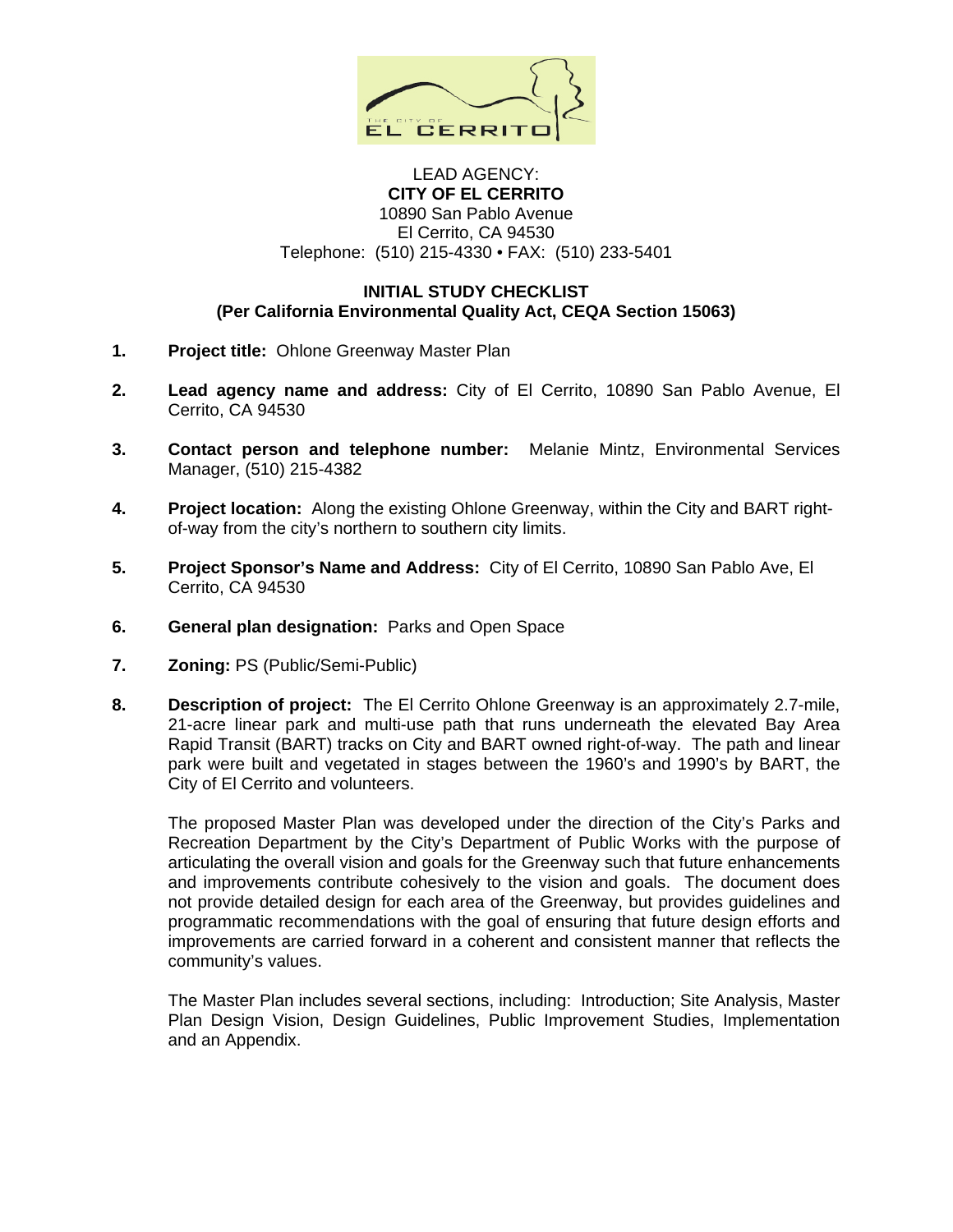It was prepared based upon information gathered through several public meetings as well as meetings with specific user groups and internal departments and divisions, such as Maintenance and Public Safety.

 At its October 22, 2008 public meeting, the El Cerrito Parks and Recreation Commission recommended the Plan be adopted by City Council. Following public review and Planning Commission adoption of the CEQA document, the Plan will be brought to Council with a staff recommendation for adoption.

 NOTE: The Master Plan depicts consolidation of the existing two separate paths into one multi-use path. This trail consolidation project will be completed as a part of a separate project (the BART Earthquake Safety Program Retrofit project). A Categorical Exemption was filed for this component of the BART Earthquake Safety Program Retrofit project in July, 2008.

- **9. Surrounding land uses and setting:** Highly urbanized on former railroad right-of-way surrounded by single-family residential uses, multi-family residential uses, schools, parks and commercial uses as well as 2 BART stations.
- **10. Other public agencies whose approval is required:** Specific elements would require approval and/or coordination with the San Francisco Bay Area Rapid Transit District, i.e. installation of lighting and/or surveillance cameras, if final design specifies they be installed on BART facilities, would need approval and a permit. The Ohlone Greenway Master Plan does not require approval of any other agency aside from the El Cerrito City Council.

# **ENVIRONMENTAL FACTORS POTENTIALLY AFFECTED:**

The environmental factors checked below would be potentially affected by this project, involving at least one impact that is a "Potentially Significant Impact" as indicated by the checklist on the following pages.

| $\Box$ Land Use and Planning  | □Transportation/Circulation       | $\Box$ Public Ser    |
|-------------------------------|-----------------------------------|----------------------|
| $\Box$ Population and Housing | $\Box$ Biological Resources       | $\Box$ Utilities & 3 |
|                               |                                   | Systems              |
| $\Box$ Geological Problems    | $\Box$ Energy & Mineral Resources | $\Box$ Aesthetics    |

 $\Box$  Public Services portation  $\Box$  Public Services gical Resources  $\Box$  Utilities & Service

- 
- **Systems**
- 
- Water Hazards Cultural Resources
- Air Quality Noise Recreation

Mandatory Findings of Significance

**DETERMINATION:** (To be completed by the Lead Agency)

On the basis of this initial evaluation:

 $\boxtimes$  I find that the proposed project **COULD NOT** have a significant effect on the environment, and a **NEGATIVE DECLARATION** will be prepared.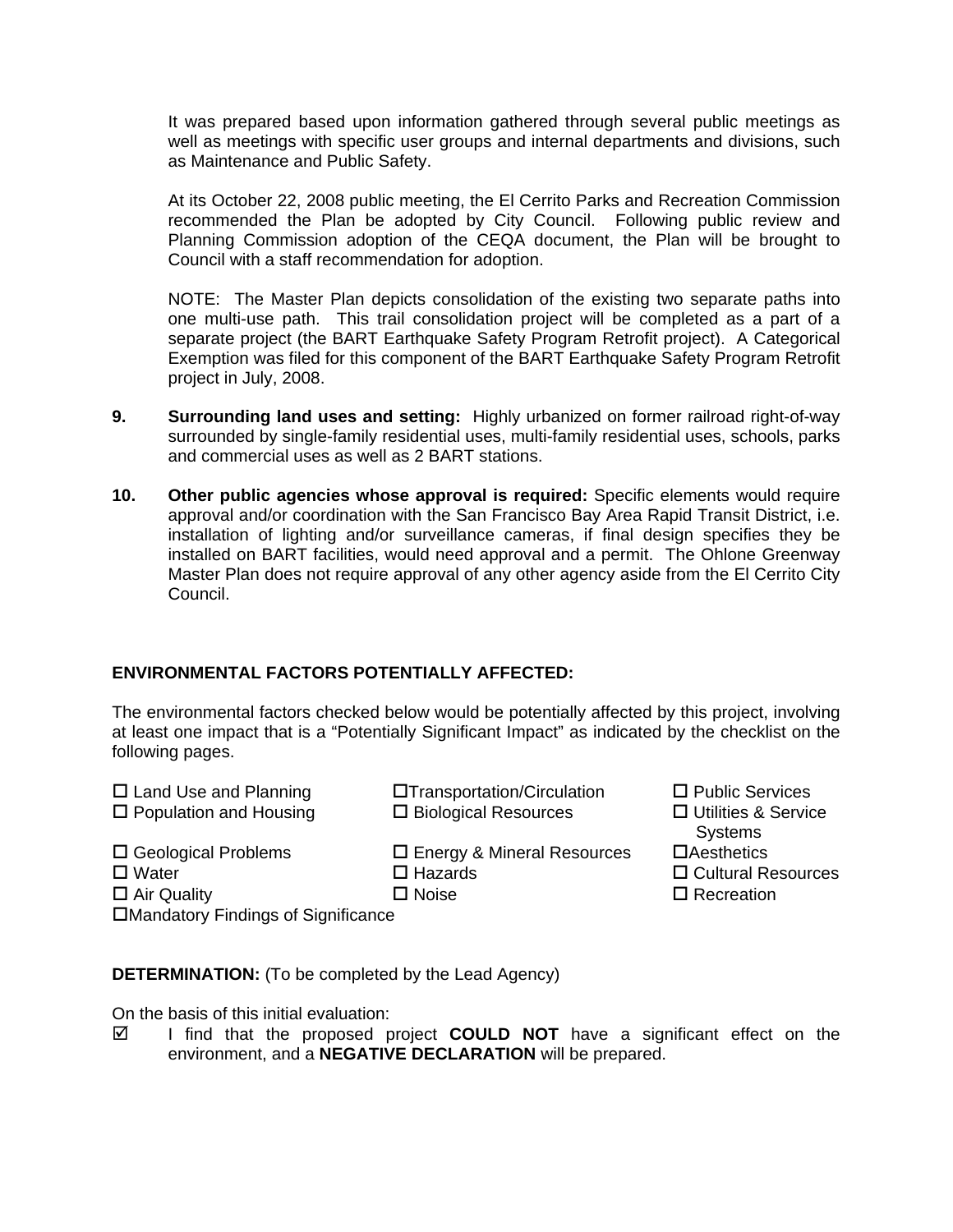- $\Box$  I find that although the proposed project could have a significant effect on the environment, there will not be a significant effect in this case because the mitigation measures described on an attached sheet have been added to the project. A **NEGATIVE DECLARATION** will be prepared.
- I find that the proposed project **MAY** have a significant effect on the environment, and an **ENVIRONMENTAL IMPACT REPORT** is required.
- $\Box$  I find that the proposed project **MAY** have a significant effect(s) on the environment, but at least one effect 1) has been adequately analyzed in an earlier document pursuant to applicable legal standards, and 2) has been addressed by mitigation measures based on the earlier analysis as described on attached sheets, if the effect is a "potentially significant impact" or "potentially significant unless mitigated." An **ENVIRONMENTAL IMPACT REPORT** is required, but it must analyze only the effects that remain to be addressed.
- $\Box$  I find that although the proposed project could have a significant effect on the environment, there **WILL NOT** be a significant effect in this case because all potentially significant effects (a) have been analyzed adequately in an earlier EIR pursuant to applicable standards, and (b) have been avoided or mitigated pursuant to that earlier EIR, including revisions or mitigation measures that are imposed upon the proposed project.

| Printed Name: _Sean Moss, Associate Planner                   |
|---------------------------------------------------------------|
|                                                               |
| Printed Name: _Melanie Mintz, Environmental Services Manager_ |

# **EVALUATION OF ENVIRONMENTAL IMPACTS**:

- 1) A brief explanation is required for all answers except "No Impact" answers that are adequately supported by the information sources a lead agency cites in the parentheses following each question. A "No Impact" answer is adequately supported if the referenced information sources show that the impact simply does not apply to projects like the one involved (e.g., the project falls outside a fault rupture zone). A "No Impact" answer should be explained where it is based on project-specific factors as well as general standards (e.g., the project will not expose sensitive receptors to pollutants, based on a project-specific screening analysis).
- 2) All answers must take account of the whole action involved, including off-site as well as on-site, cumulative as well as project-level, indirect as well as direct, and construction as well as operational impacts.
- 3) Once the lead agency has determined that a particular physical impact may occur, then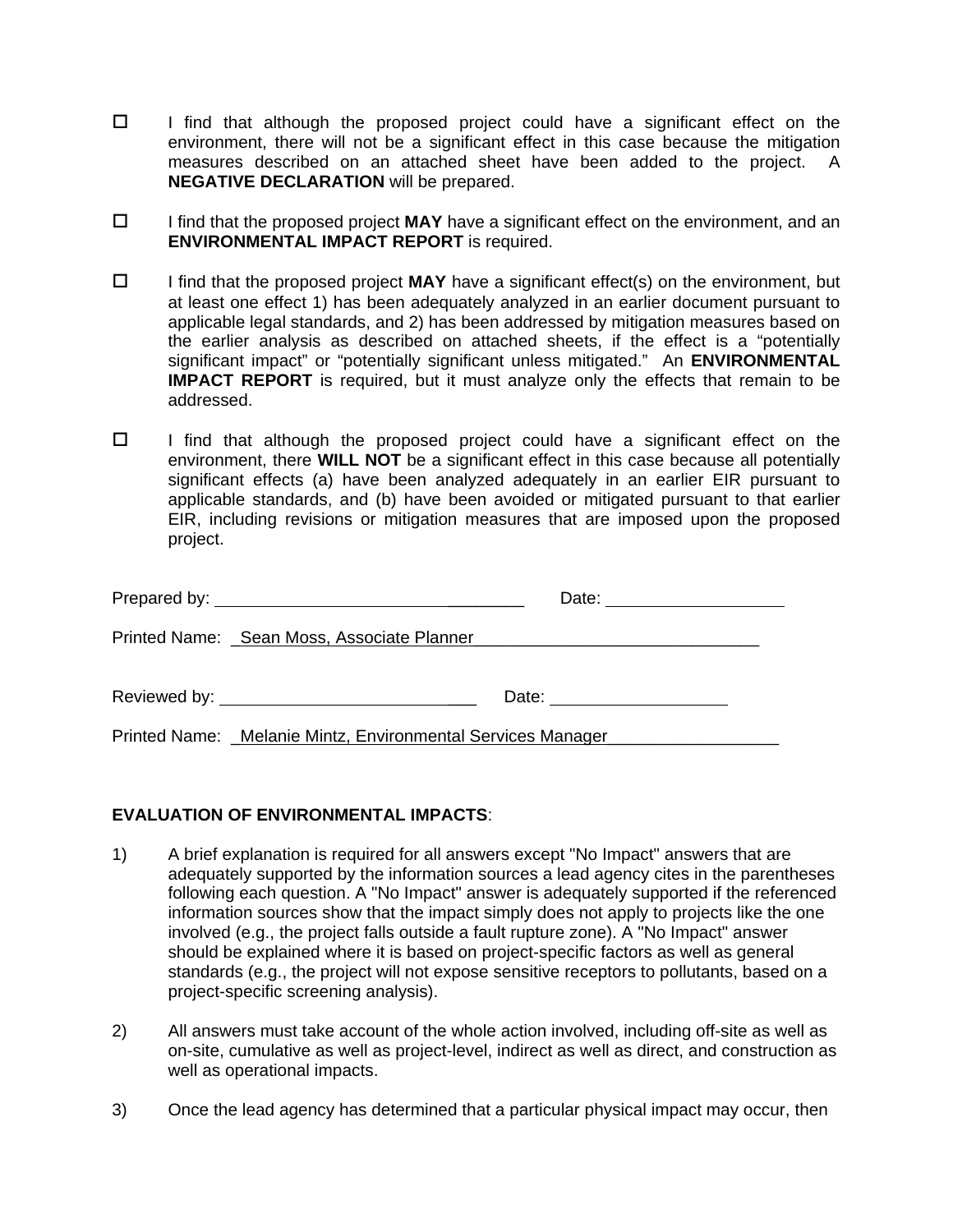the checklist answers must indicate whether the impact is potentially significant, less than significant with mitigation, or less than significant. "Potentially Significant Impact" is appropriate if there is substantial evidence that an effect may be significant. If there are one or more "Potentially Significant Impact" entries when the determination is made, an EIR is required.

- 4) "Negative Declaration: Less Than Significant With Mitigation Incorporated" applies where the incorporation of mitigation measures has reduced an effect from "Potentially Significant Impact" to a "Less Than Significant Impact." The lead agency must describe the mitigation measures, and briefly explain how they reduce the effect to a less than significant level (mitigation measures from Section XVII, "Earlier Analyses," may be cross-referenced).
- 5) Earlier analyses may be used where, pursuant to the tiering, program EIR, or other CEQA process, an effect has been adequately analyzed in an earlier EIR or negative declaration. Section  $15063(c)(3)(D)$ . In this case, a brief discussion should identify the following:
	- a) Earlier Analysis Used. Identify and state where they are available for review.
	- b) Impacts Adequately Addressed. Identify which effects from the above checklist were within the scope of and adequately analyzed in an earlier document pursuant to applicable legal standards, and state whether such effects were addressed by mitigation measures based on the earlier analysis.
	- c) Mitigation Measures. For effects that are "Less than Significant with Mitigation Measures Incorporated," describe the mitigation measures which were incorporated or refined from the earlier document and the extent to which they address site-specific conditions for the project.
- 6) Lead agencies are encouraged to incorporate into the checklist references to information sources for potential impacts (e.g., general plans, zoning ordinances). Reference to a previously prepared or outside document should, where appropriate, include a reference to the page or pages where the statement is substantiated.
- 7) Supporting Information Sources: A source list should be attached, and other sources used or individuals contacted should be cited in the discussion.
- 8) This is only a suggested form, and lead agencies are free to use different formats; however, lead agencies should normally address the questions from this checklist that are relevant to a project's environmental effects in whatever format is selected.
- 9) The explanation of each issue should identify:
	- a) the significance criteria or threshold, if any, used to evaluate each question; and
	- b) the mitigation measure identified, if any, to reduce the impact to less than significance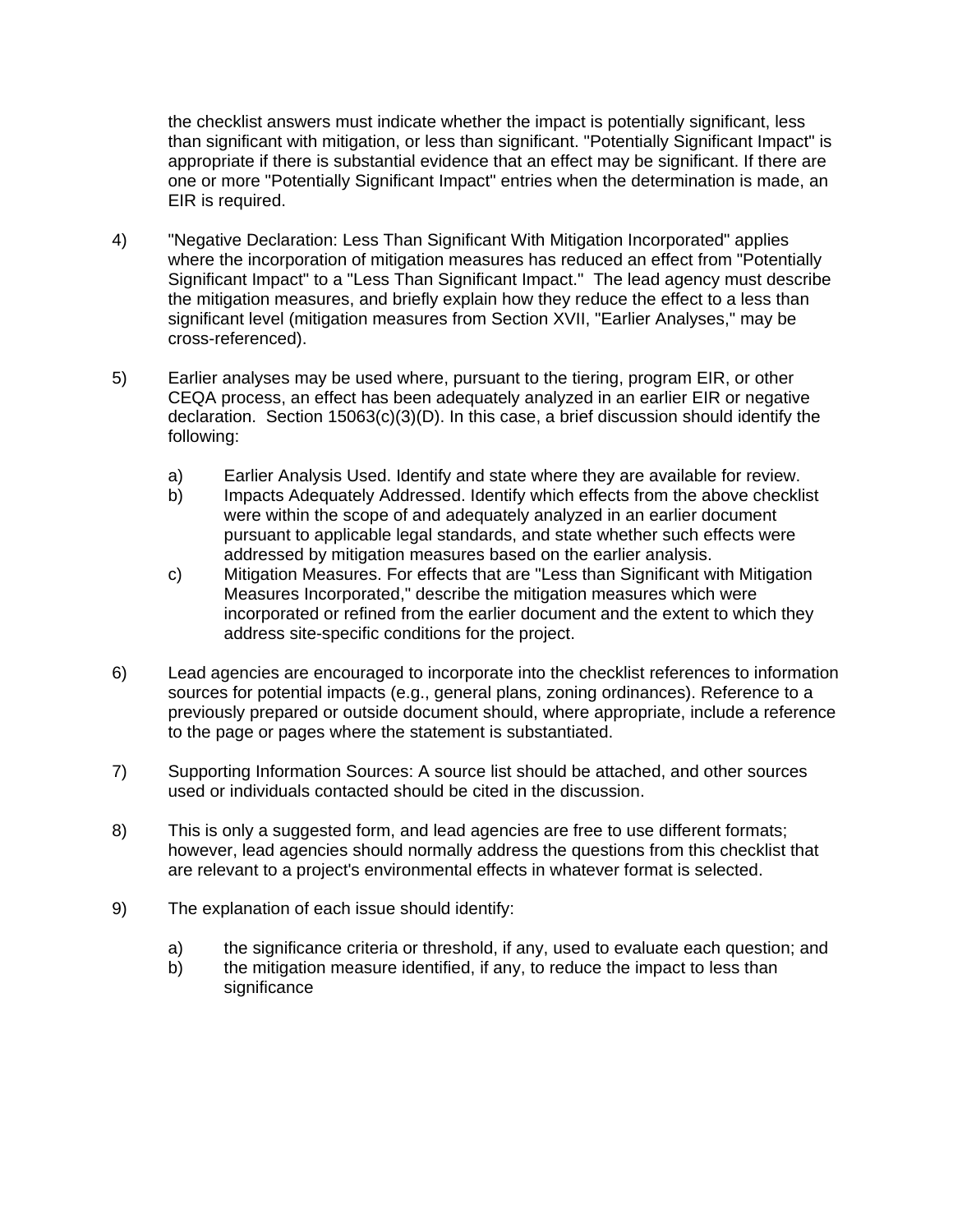|                                                                                                                                                                                                                                                                                                                                                                                                                                  | <b>Potentially</b><br><b>Significant</b><br>Impact | <b>Less Than</b><br><b>Significant</b><br>with<br><b>Mitigation</b><br>Incorporated | <b>Less Than</b><br><b>Significant</b><br>Impact | No<br><b>Impact</b> |
|----------------------------------------------------------------------------------------------------------------------------------------------------------------------------------------------------------------------------------------------------------------------------------------------------------------------------------------------------------------------------------------------------------------------------------|----------------------------------------------------|-------------------------------------------------------------------------------------|--------------------------------------------------|---------------------|
| I. AESTHETICS -- Would the project:                                                                                                                                                                                                                                                                                                                                                                                              |                                                    |                                                                                     |                                                  |                     |
| a) Have a substantial adverse effect on<br>a scenic vista?                                                                                                                                                                                                                                                                                                                                                                       |                                                    |                                                                                     |                                                  |                     |
| Discussion: The project site is not part of a scenic vista. The project site is below elevated<br>BART tracks. Any scenic views over the project area are obstructed by the elevated tracks.<br>The Ohlone Greenway Master Plan does not propose any structures or landscaping higher than<br>the existing elevated tracks.                                                                                                      |                                                    |                                                                                     |                                                  |                     |
| b) Substantially damage scenic<br>resources, including, but not limited to,<br>trees, rock outcroppings, and historic<br>buildings within a state scenic highway?                                                                                                                                                                                                                                                                |                                                    |                                                                                     |                                                  |                     |
| Discussion: The site does not contain any significant scenic resources. No portion of the project<br>site is within or in the vicinity of a scenic highway.                                                                                                                                                                                                                                                                      |                                                    |                                                                                     |                                                  |                     |
| c) Substantially degrade the existing<br>visual character or quality of the site and<br>its surroundings?                                                                                                                                                                                                                                                                                                                        |                                                    |                                                                                     |                                                  |                     |
| Discussion: The proposed project is a master plan for future renovation of the Ohlone<br>Greenway. The goal of the project is to provide a framework for improving the visual character<br>of the site by providing guidelines and programmatic recommendations for future improvements<br>to recreational facilities and landscaping.                                                                                           |                                                    |                                                                                     |                                                  |                     |
| d) Create a new source of substantial<br>light or glare which would adversely<br>affect day or nighttime views in the<br>area?                                                                                                                                                                                                                                                                                                   |                                                    |                                                                                     | I√                                               |                     |
| Discussion: Proposed lighting will meet industry standards for limiting lighting spill to adjacent<br>properties and minimizing glare. The Ohlone Greenway Master Plan calls for "a complete<br>lighting plan to be designed by a qualified source." (Page 38.) Thus, the impact of proposed<br>lighting improvements will be less than significant.                                                                             |                                                    |                                                                                     |                                                  |                     |
| <b>II. AGRICULTURE RESOURCES: In</b><br>determining whether impacts to<br>agricultural resources are significant<br>environmental effects, lead agencies<br>may refer to the California Agricultural<br><b>Land Evaluation and Site Assessment</b><br>Model (1997) prepared by the California<br>Dept. of Conservation as an optional<br>model to use in assessing impacts on<br>agriculture and farmland. Would the<br>project: |                                                    |                                                                                     |                                                  |                     |
| a) Convert Prime Farmland, Unique<br>Farmland, or Farmland of Statewide                                                                                                                                                                                                                                                                                                                                                          |                                                    |                                                                                     |                                                  |                     |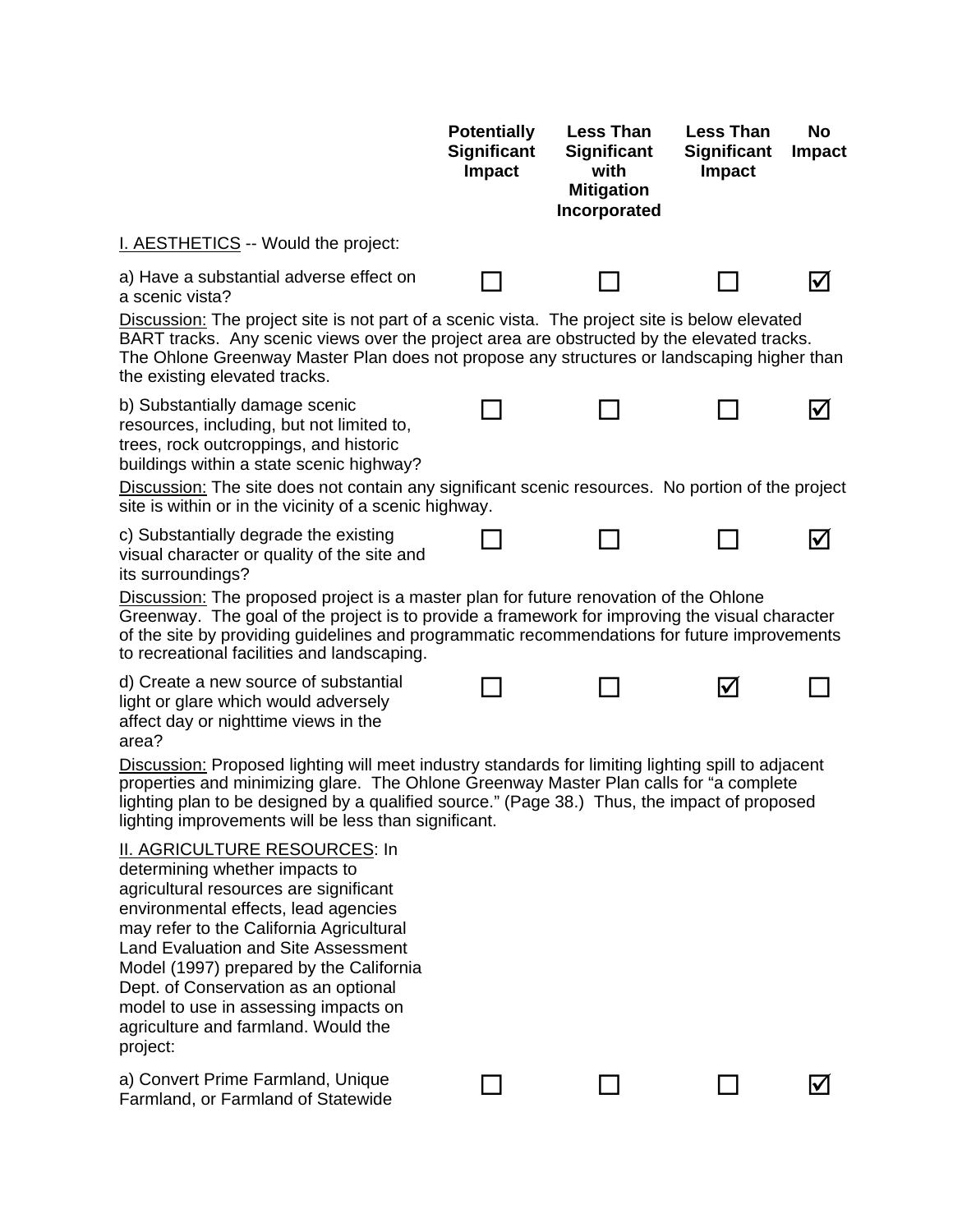|                                                                                                                                                                                                                                                                                                                                                                                                                                                                                                                                             | <b>Potentially</b><br><b>Significant</b><br>Impact | <b>Less Than</b><br><b>Significant</b><br>with<br><b>Mitigation</b> | <b>Less Than</b><br><b>Significant</b><br><b>Impact</b> | No<br><b>Impact</b> |
|---------------------------------------------------------------------------------------------------------------------------------------------------------------------------------------------------------------------------------------------------------------------------------------------------------------------------------------------------------------------------------------------------------------------------------------------------------------------------------------------------------------------------------------------|----------------------------------------------------|---------------------------------------------------------------------|---------------------------------------------------------|---------------------|
| Importance (Farmland), as shown on the<br>maps prepared pursuant to the<br><b>Farmland Mapping and Monitoring</b><br>Program of the California Resources<br>Agency, to non-agricultural use?<br>Discussion: The site is currently developed as a recreational use. The site is not depicted as<br>farmland on any current maps. The project will not convert any farmland.                                                                                                                                                                  |                                                    | Incorporated                                                        |                                                         |                     |
| b) Conflict with existing zoning for<br>agricultural use, or a Williamson Act<br>contract?<br>Discussion: The project site is not zoned for agricultural use. No portion of the project site is                                                                                                                                                                                                                                                                                                                                             |                                                    |                                                                     |                                                         | ΙV                  |
| under a Williamson Act contract.                                                                                                                                                                                                                                                                                                                                                                                                                                                                                                            |                                                    |                                                                     |                                                         |                     |
| c) Involve other changes in the existing<br>environment which, due to their location<br>or nature, could result in conversion of<br>Farmland, to non-agricultural use?                                                                                                                                                                                                                                                                                                                                                                      |                                                    |                                                                     |                                                         |                     |
| Discussion: The project site is currently developed as a recreational use. The site is within an<br>urbanized area and is not in the vicinity of any farmland. The City of El Cerrito Zoning<br>Ordinance does not contain any exclusively agricultural zoning district and El Cerrito does not<br>contain any exclusively agricultural land use.                                                                                                                                                                                           |                                                    |                                                                     |                                                         |                     |
| <b>III. AIR QUALITY</b> -- Where available, the<br>significance criteria established by the<br>applicable air quality management or air<br>pollution control district may be relied<br>upon to make the following<br>determinations. Would the project:                                                                                                                                                                                                                                                                                     |                                                    |                                                                     |                                                         |                     |
| a) Conflict with or obstruct<br>implementation of the applicable air<br>quality plan?                                                                                                                                                                                                                                                                                                                                                                                                                                                       |                                                    |                                                                     |                                                         |                     |
| Discussion: The Bay Area Air Quality Management District (BAAQMD) has air jurisdiction over<br>the project site. The Bay Area is currently designated as a non-attainment area for federal and<br>State ozone standards. BAAQMD has developed the 2001 Bay Area Ozone Attainment Plan<br>and the 2000 Bay Area Clean Air Plan to address ozone non-containment. The project is<br>consistent with these plans and conforms to all growth assumptions in the plans regarding<br>population, employment, and regional vehicle miles traveled. |                                                    |                                                                     |                                                         |                     |
| b) Violate any air quality standard or<br>contribute substantially to an existing or<br>projected air quality violation?                                                                                                                                                                                                                                                                                                                                                                                                                    |                                                    |                                                                     |                                                         |                     |
| <b>Discussion:</b> The project involves renovation of an existing recreational, non-motorized<br>transportation corridor. Aside from Maintenance and Public Safety vehicles, the corridor does<br>not serve motorized vehicles. Operation of the project will not involve any combustion or                                                                                                                                                                                                                                                 |                                                    |                                                                     |                                                         |                     |

process which will generate air pollution, thus the project will not contribute substantially to an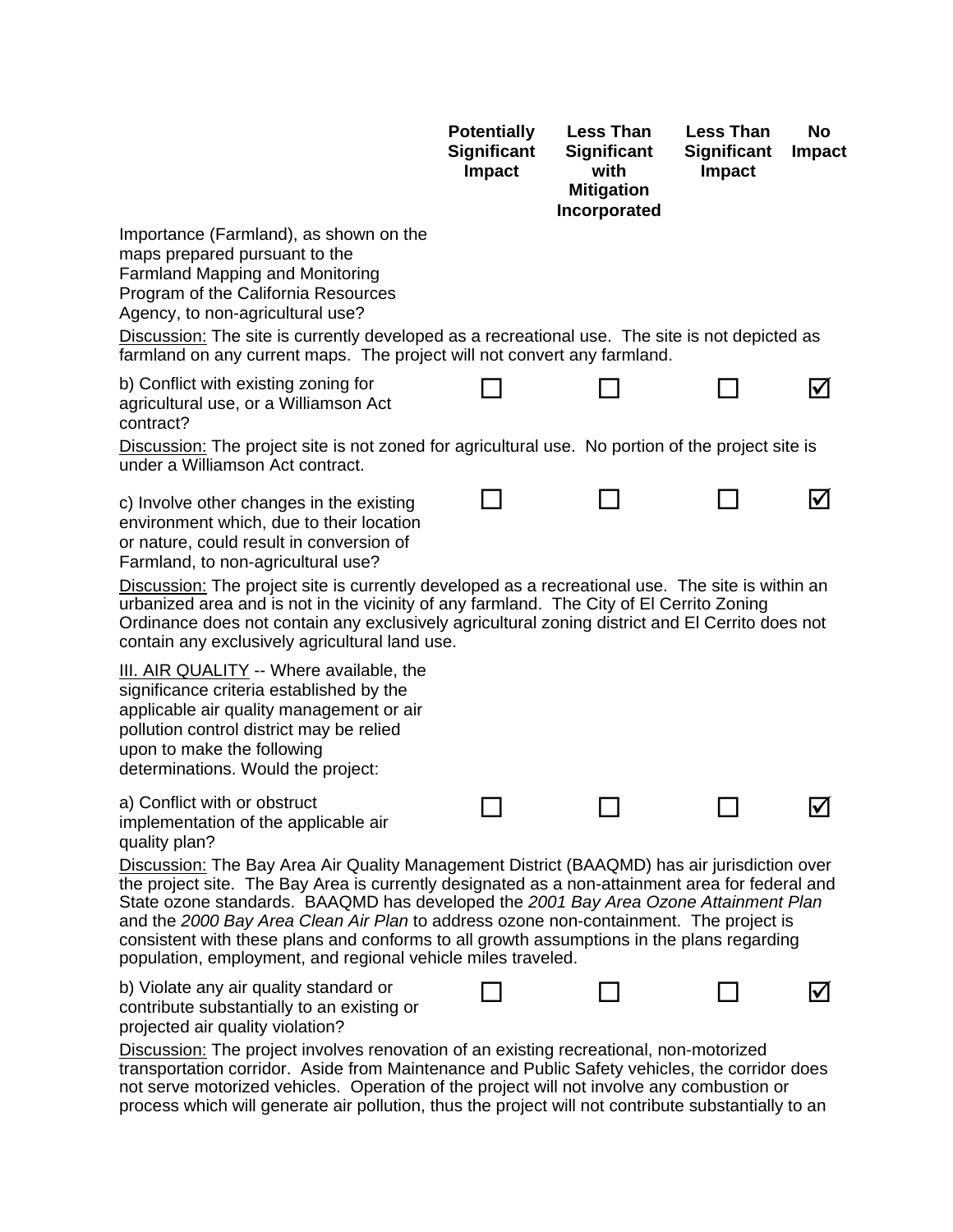

Discussion: Operation of the project will not cause any objectionable odors. Off-leash dog areas within the Master Plan will adhere to the *Guidelines for Establishment and Maintenance of Successful Off-Leash Dog Exercise Areas* and will contain disposal bags and clear display of dog waste policies. No other recreational facilities in the Master Plan are expected to generate objectionable odors. Some odors may result from construction related activities. However, these odors will be temporary in nature and are not expected to affect a substantial number of people in any instance.

#### IV. BIOLOGICAL RESOURCES --

Would the project:

a) Have a substantial adverse effect,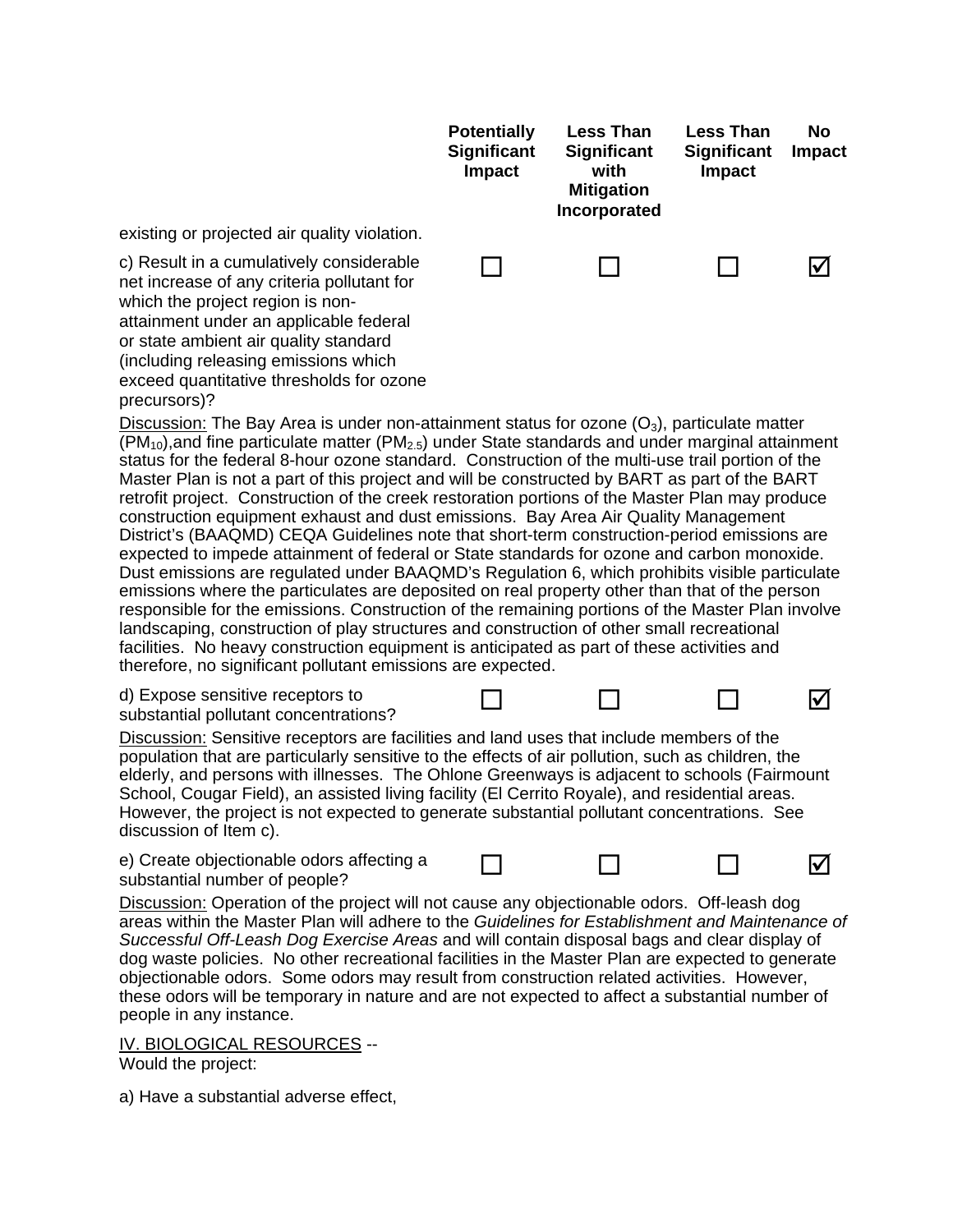|                                                                                                                                                                                                                                                                                              | <b>Potentially</b><br><b>Significant</b><br><b>Impact</b> | <b>Less Than</b><br><b>Significant</b><br>with<br><b>Mitigation</b><br>Incorporated | <b>Less Than</b><br><b>Significant</b><br><b>Impact</b> | No<br><b>Impact</b> |
|----------------------------------------------------------------------------------------------------------------------------------------------------------------------------------------------------------------------------------------------------------------------------------------------|-----------------------------------------------------------|-------------------------------------------------------------------------------------|---------------------------------------------------------|---------------------|
| either directly or through habitat<br>modifications, on any species identified<br>as a candidate, sensitive, or special<br>status species in local or regional plans,<br>policies, or regulations, or by the<br>California Department of Fish and Game<br>or U.S. Fish and Wildlife Service? |                                                           |                                                                                     |                                                         |                     |
| Discussion: The El Cerrito General Plan EIR does not identify any special status species as<br>inhabiting the vicinity of the project site. The project site is a former railroad corridor that has                                                                                          |                                                           |                                                                                     |                                                         |                     |

inhabiting the vicinity of the project site. The project site is a former railroad corridor that has been developed as a recreational corridor. Due to the nature of the site, it is not habitat for special status species.

b) Have a substantial adverse effect on any riparian habitat or other sensitive natural community identified in local or regional plans, policies, regulations or by the California Department of Fish and Game or US Fish and Wildlife Service?

Discussion: Implementation of improvements to open water channels, as identified in the Master Plan, would be subject to the Joint Aquatic Resource Permit Application (JARPA) process, would incorporate permit conditions, and would be evaluated on a case-by-case basis for any short-term adverse effect to riparian habitat. This would reduce adverse effects to a less-thansignificant level. The goal of all riparian alteration contemplated in the Plan is to improve the quality of natural habitat as outlined in Section D—Ecological Approach Guidelines of the Ohlone Greenway Master Plan.

c) Have a substantial adverse effect on federally protected wetlands as defined by Section 404 of the Clean Water Act (including, but not limited to, marsh, vernal pool, coastal, etc.) through direct removal, filling, hydrological interruption, or other means?

Discussion: See discussion for item b)

d) Interfere substantially with the movement of any native resident or migratory fish or wildlife species or with established native resident or migratory wildlife corridors, or impede the use of native wildlife nursery sites?

|        | $\begin{array}{ccccccccccccccccc} \Box & \Box & \Box & \Box & \Box & \Box \end{array}$ |  |
|--------|----------------------------------------------------------------------------------------|--|
| $\Box$ | $\begin{array}{ccc} & \square & \square & \square & \square \end{array}$               |  |

Discussion: The El Cerrito General plan EIR does not identify the City's creeks as potential anadromous fish habitat. Downstream conditions preclude the creeks along the Greenway from supporting a fisheries population. The Ohlone Greenway Master Plan contains guidelines for landscape improvements. These guidelines include utilizing native plant habitat areas and landscaping designed to encourage local fauna. Thus, the project will improve habitat for other wildlife species.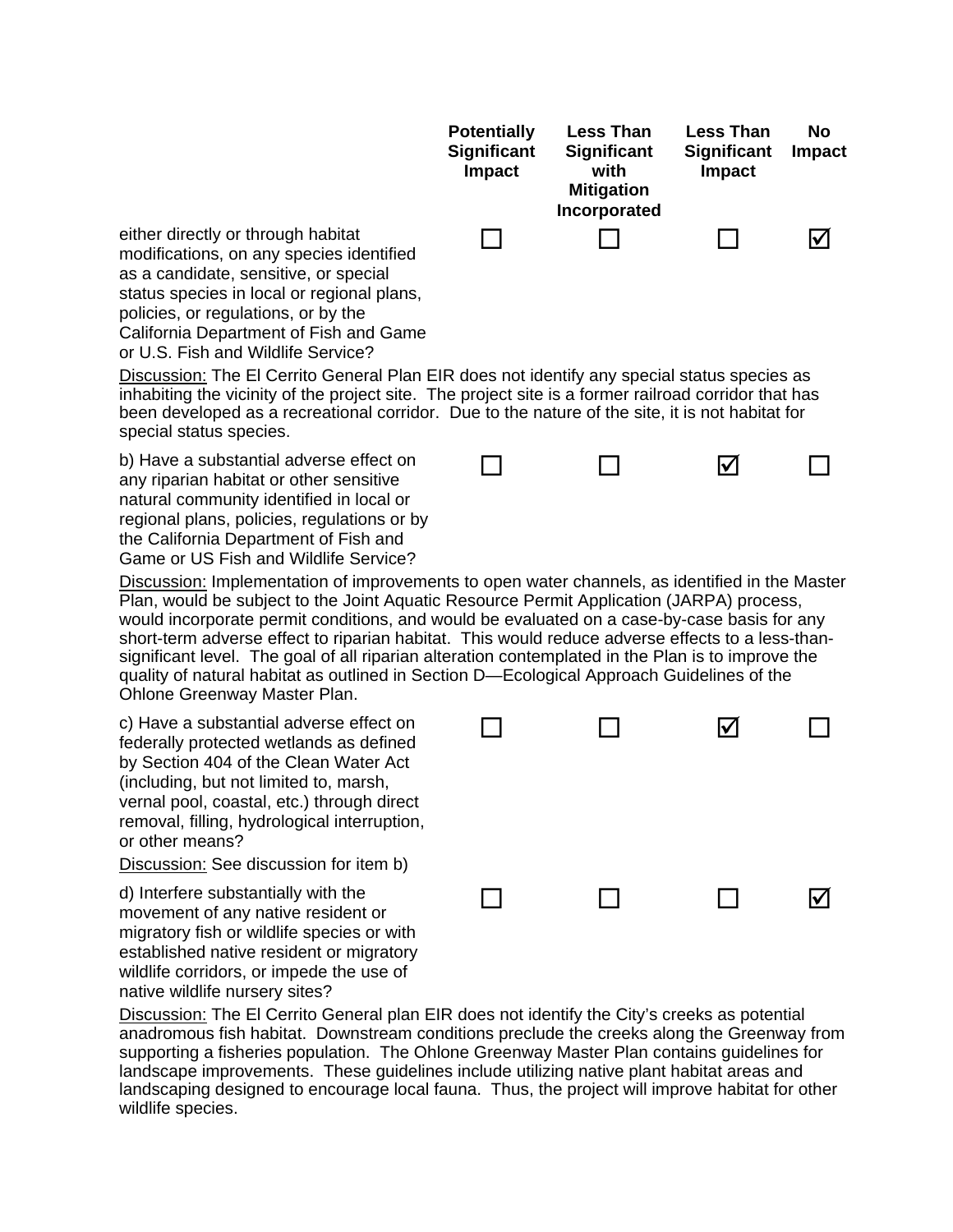|                                                                                                                                                                                                                                                                                   | <b>Potentially</b><br><b>Significant</b><br>Impact | <b>Less Than</b><br><b>Significant</b><br>with<br><b>Mitigation</b><br>Incorporated | <b>Less Than</b><br><b>Significant</b><br>Impact | No<br><b>Impact</b> |
|-----------------------------------------------------------------------------------------------------------------------------------------------------------------------------------------------------------------------------------------------------------------------------------|----------------------------------------------------|-------------------------------------------------------------------------------------|--------------------------------------------------|---------------------|
| e) Conflict with any local policies or<br>ordinances protecting biological<br>resources, such as a tree preservation<br>policy or ordinance?                                                                                                                                      |                                                    |                                                                                     |                                                  |                     |
| Discussion: The project is consistent will all local ordinances. The project implements several<br>goals and policies of the El Cerrito General Plan as outlined in Section G of the Ohlone<br>Greenway Master Plan.                                                              |                                                    |                                                                                     |                                                  |                     |
| f) Conflict with the provisions of an<br>adopted Habitat Conservation Plan,<br>Natural Community Conservation Plan,<br>or other approved local, regional, or<br>state habitat conservation plan?                                                                                  |                                                    |                                                                                     |                                                  |                     |
| Discussion: The project would not conflict with any habitat conservation plans.<br>V. CULTURAL RESOURCES -- Would                                                                                                                                                                 |                                                    |                                                                                     |                                                  |                     |
| the project:                                                                                                                                                                                                                                                                      |                                                    |                                                                                     |                                                  |                     |
| a) Cause a substantial adverse change<br>in the significance of a historical<br>resource as defined in '15064.5?                                                                                                                                                                  |                                                    |                                                                                     |                                                  |                     |
| Discussion: The project site is currently developed as a recreational use and does not contain<br>any historical resources eligible for listing on a national, state or local register.                                                                                           |                                                    |                                                                                     |                                                  |                     |
| b) Cause a substantial adverse change<br>in the significance of an archaeological<br>resource pursuant to '15064.5?                                                                                                                                                               |                                                    |                                                                                     |                                                  | l۷                  |
| Discussion: The project site has been previously disturbed and is not listed as an archeological<br>site.                                                                                                                                                                         |                                                    |                                                                                     |                                                  |                     |
| c) Directly or indirectly destroy a unique<br>paleontological resource or site or<br>unique geologic feature?                                                                                                                                                                     |                                                    |                                                                                     |                                                  | V                   |
| Discussion: The project site has been previously disturbed with no recorded paleontological<br>discovery. A search of the University of California, Museum of Paleontology's online locality<br>search yielded no recorded localities within the vicinity of the project site.    |                                                    |                                                                                     |                                                  |                     |
| d) Disturb any human remains, including<br>those interred outside of formal<br>cemeteries?                                                                                                                                                                                        |                                                    |                                                                                     |                                                  |                     |
| <b>Discussion:</b> The project site has been previously disturbed with no recorded discoveries of<br>human remains. If Native American remains were discovered, the Native American Heritage<br>Commission and the County Coroner would be notified in accordance with State law. |                                                    |                                                                                     |                                                  |                     |
| VI. GEOLOGY AND SOILS -- Would the<br>project:                                                                                                                                                                                                                                    |                                                    |                                                                                     |                                                  |                     |

a) Expose people or structures to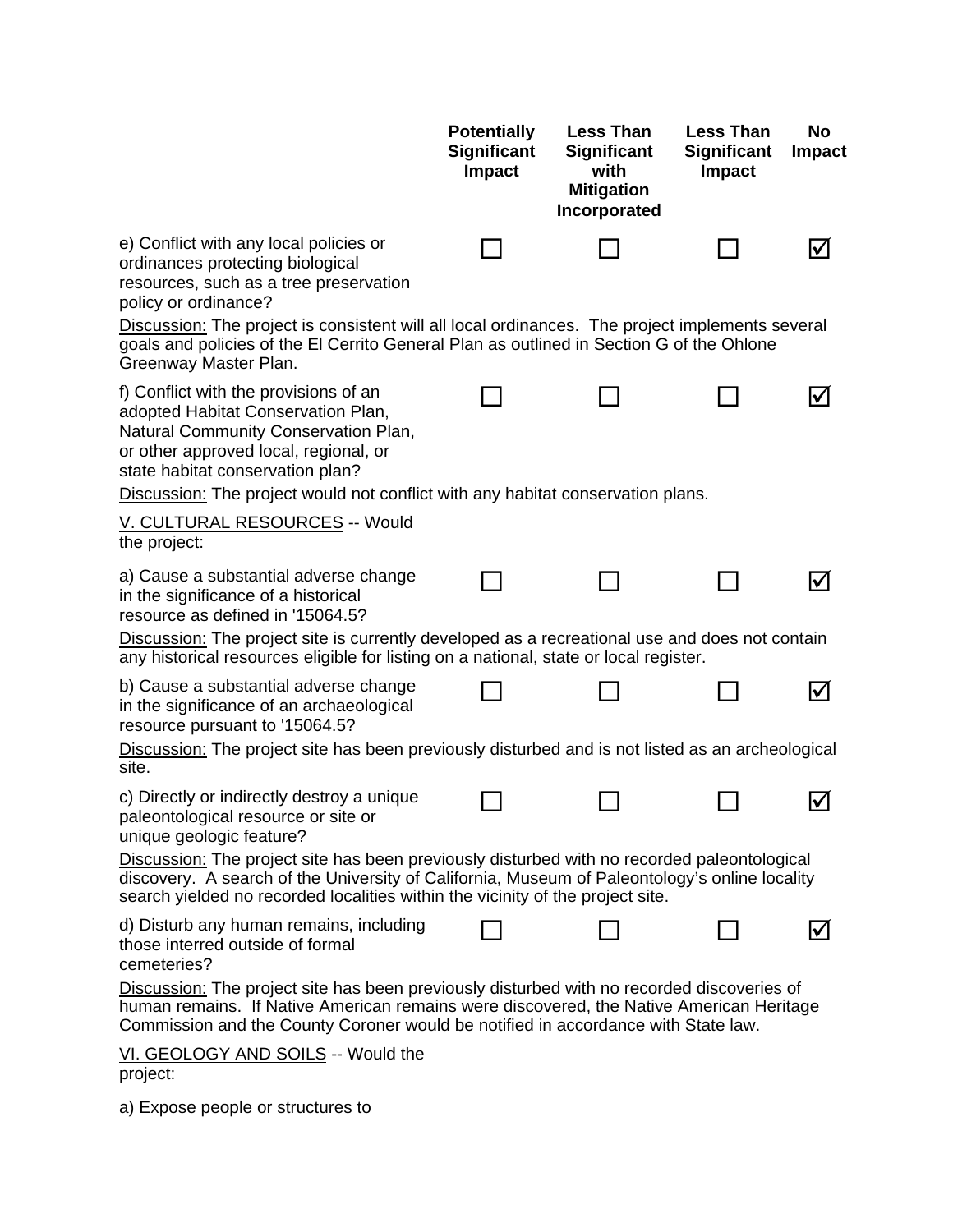|                                                                                                                                                                                                                                                                                                                                                                                                                                                                                                                                                                                                                                                                                        | <b>Potentially</b><br><b>Significant</b><br>Impact | <b>Less Than</b><br><b>Significant</b><br>with<br><b>Mitigation</b><br>Incorporated | <b>Less Than</b><br><b>Significant</b><br><b>Impact</b> | No<br><b>Impact</b>  |
|----------------------------------------------------------------------------------------------------------------------------------------------------------------------------------------------------------------------------------------------------------------------------------------------------------------------------------------------------------------------------------------------------------------------------------------------------------------------------------------------------------------------------------------------------------------------------------------------------------------------------------------------------------------------------------------|----------------------------------------------------|-------------------------------------------------------------------------------------|---------------------------------------------------------|----------------------|
| potential substantial adverse effects,<br>including the risk of loss, injury, or death<br>involving:                                                                                                                                                                                                                                                                                                                                                                                                                                                                                                                                                                                   |                                                    |                                                                                     |                                                         |                      |
| i) Rupture of a known earthquake fault,<br>as delineated on the most recent Alquist-<br>Priolo Earthquake Fault Zoning Map<br>issued by the State Geologist for the<br>area or based on other substantial<br>evidence of a known fault? Refer to<br>Division of Mines and Geology Special<br>Publication 42.                                                                                                                                                                                                                                                                                                                                                                           |                                                    |                                                                                     |                                                         | $\blacktriangledown$ |
| ii) Strong seismic ground shaking?                                                                                                                                                                                                                                                                                                                                                                                                                                                                                                                                                                                                                                                     |                                                    |                                                                                     |                                                         | $\bm{\triangledown}$ |
| iii) Seismic-related ground failure,<br>including liquefaction?                                                                                                                                                                                                                                                                                                                                                                                                                                                                                                                                                                                                                        |                                                    |                                                                                     |                                                         | $\bm{\nabla}$        |
| iv) Landslides?                                                                                                                                                                                                                                                                                                                                                                                                                                                                                                                                                                                                                                                                        |                                                    |                                                                                     |                                                         | $\boxtimes$          |
| Discussion: Although not a part of the project, some of the improvements proposed in the<br>Ohlone Greenway Master plan are intended to coincide with the retrofit of the BART tracks<br>which are elevated over the project. The retrofit of the BART tracks is a separate project.<br>However, the elevated track retrofit will occur before any improvements are constructed as a<br>result of the master plan. Thus, any risk of loss, injury or death as a result of ground shaking,<br>liquefaction, fault rupture or landslide will be improved over current conditions. New structures<br>proposed by the master plan will be constructed to current seismic safety standards. |                                                    |                                                                                     |                                                         |                      |
| b) Result in substantial soil erosion or<br>the loss of topsoil?                                                                                                                                                                                                                                                                                                                                                                                                                                                                                                                                                                                                                       |                                                    |                                                                                     |                                                         | $\bm{\triangledown}$ |
| Discussion: The site does not currently experience a significant amount of soil erosion. The<br>master plan proposes creek improvements which will lessen the potential for soil erosion.<br>Proposed irrigation will be designed to minimize erosion. No other components of the master<br>plan will impact soil erosion.                                                                                                                                                                                                                                                                                                                                                             |                                                    |                                                                                     |                                                         |                      |
| c) Be located on a geologic unit or soil<br>that is unstable, or that would become<br>unstable as a result of the project, and<br>potentially result in on- or off-site<br>landslide, lateral spreading, subsidence,<br>liquefaction or collapse?<br>Discussion: There is no known landslide, lateral spreading, subsidence, liquefaction or collapse                                                                                                                                                                                                                                                                                                                                  |                                                    |                                                                                     |                                                         | ⋈                    |
| in the vicinity if the project. The Ohlone Greenway Master Plan will not impact soil stability.<br>d) Be located on expansive soil, as                                                                                                                                                                                                                                                                                                                                                                                                                                                                                                                                                 |                                                    |                                                                                     |                                                         | V                    |
| defined in Table 18-1-B of the Uniform<br>Building Code (1994), creating                                                                                                                                                                                                                                                                                                                                                                                                                                                                                                                                                                                                               |                                                    |                                                                                     |                                                         |                      |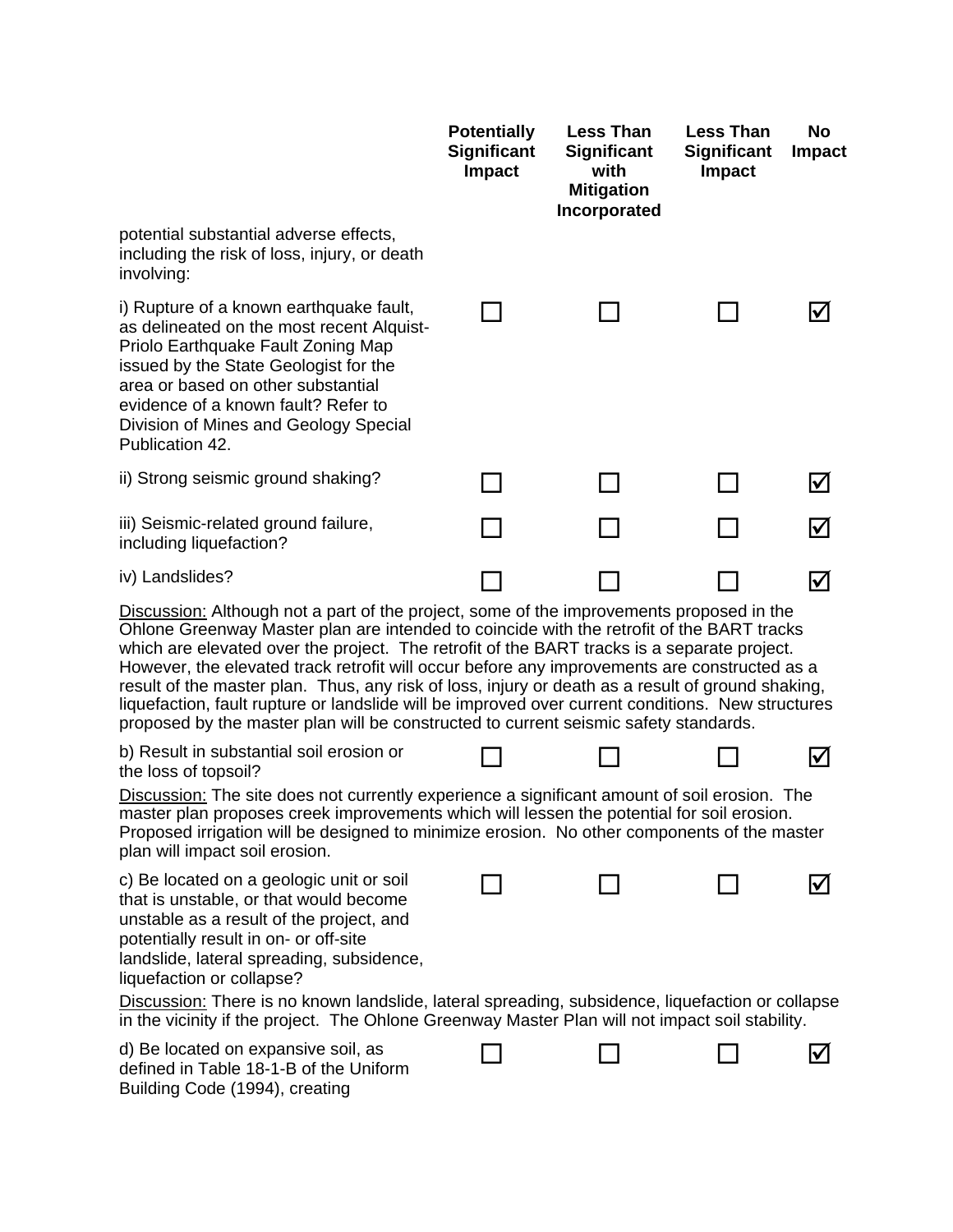|                                                                                                                                                                                                                                                                                                                                                                                                                                                                                   | <b>Potentially</b><br>Significant<br><b>Impact</b> | <b>Less Than</b><br><b>Significant</b><br>with<br><b>Mitigation</b><br>Incorporated | <b>Less Than</b><br><b>Significant</b><br>Impact | <b>No</b><br>Impact  |
|-----------------------------------------------------------------------------------------------------------------------------------------------------------------------------------------------------------------------------------------------------------------------------------------------------------------------------------------------------------------------------------------------------------------------------------------------------------------------------------|----------------------------------------------------|-------------------------------------------------------------------------------------|--------------------------------------------------|----------------------|
| substantial risks to life or property?<br>Discussion: Most of the low-lying areas of El Cerrito contain expansive soils. However, due to                                                                                                                                                                                                                                                                                                                                          |                                                    |                                                                                     |                                                  |                      |
| the projects site's former use as a railroad corridor and the presence of the existing elevated<br>BART tracks, soil conditions on the site have been modified to minimize safety concerns. The<br>project involves a minimal number of structures which will be subject to the Uniform Building<br>Code. All such structures will be constructed to current Uniform Building Code Standards.                                                                                     |                                                    |                                                                                     |                                                  |                      |
| e) Have soils incapable of adequately<br>supporting the use of septic tanks or<br>alternative waste water disposal systems<br>where sewers are not available for the<br>disposal of waste water?                                                                                                                                                                                                                                                                                  |                                                    |                                                                                     |                                                  | $\bm{\triangledown}$ |
| Discussion: The project does not propose any septic tanks or alternative waste water disposal<br>systems.                                                                                                                                                                                                                                                                                                                                                                         |                                                    |                                                                                     |                                                  |                      |
| <b>VII. HAZARDS AND HAZARDOUS</b><br>MATERIALS -- Would the project:                                                                                                                                                                                                                                                                                                                                                                                                              |                                                    |                                                                                     |                                                  |                      |
| a) Create a significant hazard to the<br>public or the environment through the<br>routine transport, use, or disposal of<br>hazardous materials?                                                                                                                                                                                                                                                                                                                                  |                                                    |                                                                                     |                                                  | $\blacktriangledown$ |
| Discussion: The project involves a master plan for future improvements to a recreational trail<br>facility. One of the goals of the master plan is to reduce maintenance requirements, i.e. through<br>the appropriate selection of plants. Maintenance of the improved facility will follow the same<br>City policies as the existing facility. Any potentially hazardous materials used in construction<br>would be handled in compliance with hazardous materials regulations. |                                                    |                                                                                     |                                                  |                      |
| b) Create a significant hazard to the<br>public or the environment through<br>reasonably foreseeable upset and<br>accident conditions involving the release<br>of hazardous materials into the<br>environment?<br>Discussion: See Discussion for item a)                                                                                                                                                                                                                          |                                                    |                                                                                     |                                                  | $\blacktriangledown$ |
| c) Emit hazardous emissions or handle<br>hazardous or acutely hazardous<br>materials, substances, or waste within<br>one-quarter mile of an existing or<br>proposed school?<br>Discussion: See Discussion for item a)                                                                                                                                                                                                                                                             |                                                    |                                                                                     |                                                  | $\blacktriangledown$ |
| d) Be located on a site which is included<br>on a list of hazardous materials sites<br>compiled pursuant to Government Code<br>Section 65962.5 and, as a result, would<br>it create a significant hazard to the public                                                                                                                                                                                                                                                            |                                                    |                                                                                     |                                                  | ⊻                    |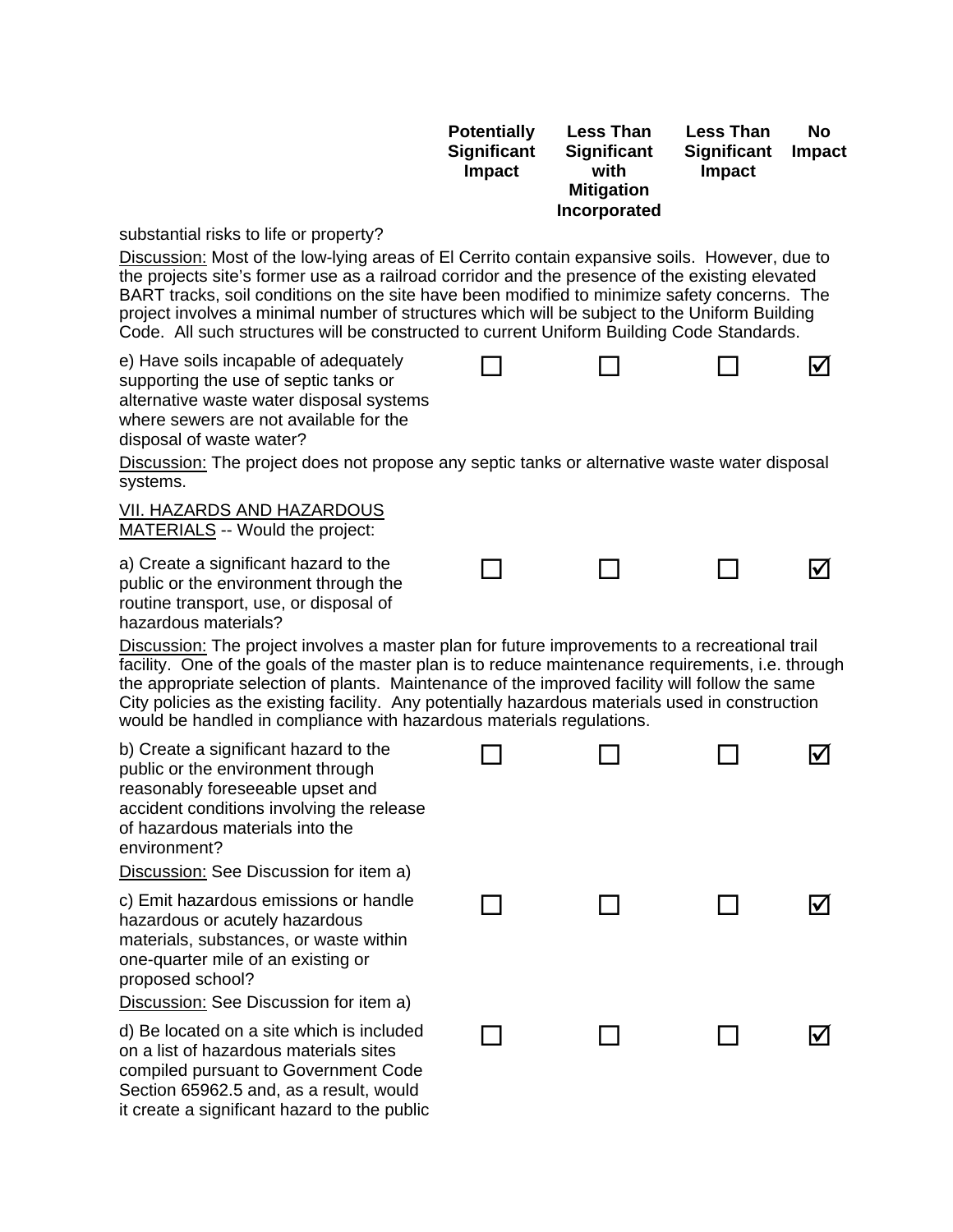|                                                                                                                                                                                                                                                                                                                     | <b>Potentially</b><br><b>Significant</b><br>Impact | <b>Less Than</b><br><b>Significant</b><br>with<br><b>Mitigation</b><br>Incorporated | <b>Less Than</b><br><b>Significant</b><br>Impact | No<br><b>Impact</b> |
|---------------------------------------------------------------------------------------------------------------------------------------------------------------------------------------------------------------------------------------------------------------------------------------------------------------------|----------------------------------------------------|-------------------------------------------------------------------------------------|--------------------------------------------------|---------------------|
| or the environment?                                                                                                                                                                                                                                                                                                 |                                                    |                                                                                     |                                                  |                     |
| <b>Discussion:</b> The project site is not on a list of hazardous sites complied pursuant to Government<br>Code Section 65962.5.                                                                                                                                                                                    |                                                    |                                                                                     |                                                  |                     |
| e) For a project located within an airport<br>land use plan or, where such a plan has<br>not been adopted, within two miles of a<br>public airport or public use airport, would<br>the project result in a safety hazard for<br>people residing or working in the project<br>area?                                  |                                                    |                                                                                     |                                                  |                     |
| Discussion: The project site is not within an airport land use plan or within two miles of a public<br>or public use airport. The nearest public airport is Oakland International Airport which is<br>approximately 11 miles from the project site.                                                                 |                                                    |                                                                                     |                                                  |                     |
| f) For a project within the vicinity of a<br>private airstrip, would the project result<br>in a safety hazard for people residing or<br>working in the project area?<br>Discussion: The project is not in the vicinity of a private airstrip. The nearest private airstrip is                                       |                                                    |                                                                                     |                                                  |                     |
| approximately 35 miles from the project site in Brentwood, CA.                                                                                                                                                                                                                                                      |                                                    |                                                                                     |                                                  |                     |
| g) Impair implementation of or physically<br>interfere with an adopted emergency<br>response plan or emergency evacuation<br>plan?                                                                                                                                                                                  |                                                    |                                                                                     |                                                  |                     |
| Discussion: The project would not interfere with an emergency response plan or emergency<br>evacuation plan. The project does not propose any obstacles to emergency response. The<br>project will improve emergency response by providing a wider multi-use trail which will be<br>utilized by emergency vehicles. |                                                    |                                                                                     |                                                  |                     |
| h) Expose people or structures to a<br>significant risk of loss, injury or death<br>involving wildland fires, including where<br>wildlands are adjacent to urbanized<br>areas or where residences are<br>intermixed with wildlands?                                                                                 |                                                    |                                                                                     |                                                  | ΙV                  |
| Discussion: The project is located in an urbanized area and is not adjacent to any wildlands.<br>The project is not within a Very High Fire Hazard Severity Area as denoted on the City of El<br>Cerrito's Special Study Area Map.                                                                                  |                                                    |                                                                                     |                                                  |                     |
| <u>VIII. HYDROLOGY AND WATER</u><br><b>QUALITY</b> -- Would the project:                                                                                                                                                                                                                                            |                                                    |                                                                                     |                                                  |                     |
| a) Violate any water quality standards or<br>waste discharge requirements?                                                                                                                                                                                                                                          |                                                    |                                                                                     |                                                  |                     |
| <b>Discussion:</b> The project would not violate and water quality standards. All improvements under                                                                                                                                                                                                                |                                                    |                                                                                     |                                                  |                     |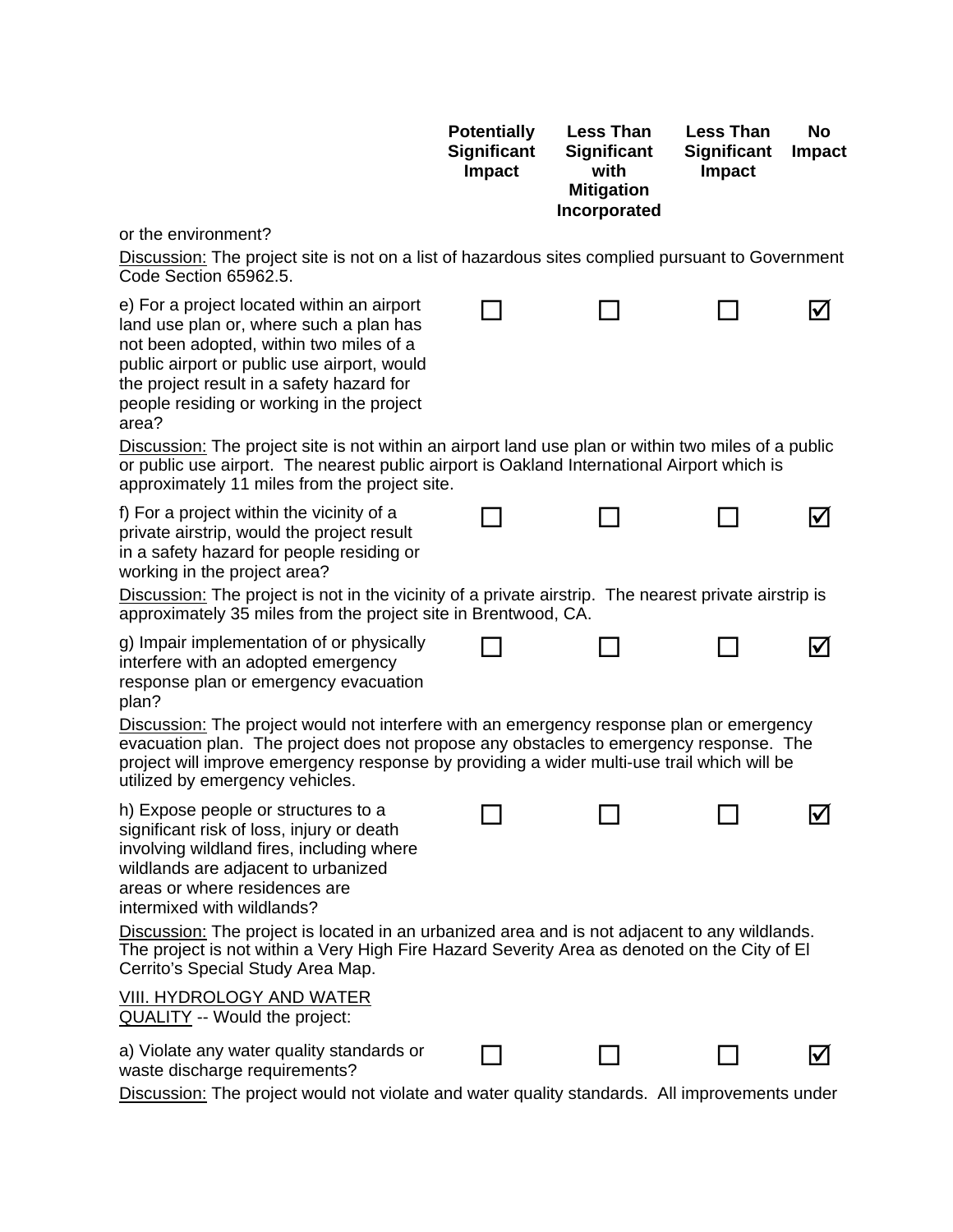|                                                                                                                                                                                                                                                                                                                                                                                                                          | <b>Potentially</b><br><b>Significant</b><br>Impact | <b>Less Than</b><br><b>Significant</b><br>with<br><b>Mitigation</b><br>Incorporated | <b>Less Than</b><br><b>Significant</b><br><b>Impact</b> | No<br><b>Impact</b> |
|--------------------------------------------------------------------------------------------------------------------------------------------------------------------------------------------------------------------------------------------------------------------------------------------------------------------------------------------------------------------------------------------------------------------------|----------------------------------------------------|-------------------------------------------------------------------------------------|---------------------------------------------------------|---------------------|
| the master plan will comply with the water quality standards of Contra Costa Clean Water<br>program's NPDES permit.                                                                                                                                                                                                                                                                                                      |                                                    |                                                                                     |                                                         |                     |
| b) Substantially deplete groundwater<br>supplies or interfere substantially with<br>groundwater recharge such that there<br>would be a net deficit in aquifer volume<br>or a lowering of the local groundwater<br>table level (e.g., the production rate of<br>pre-existing nearby wells would drop to a<br>level which would not support existing<br>land uses or planned uses for which<br>permits have been granted)? |                                                    |                                                                                     |                                                         |                     |
| Discussion: The project does not involve groundwater extraction. The amount of impervious<br>surface in the proposed project is not substantially greater than the existing impervious surface.<br>Improvements to creeks and swales proposed in the master plan will be designed to hold water<br>on site longer than existing conditions and may increase groundwater recharge.                                        |                                                    |                                                                                     |                                                         |                     |
| c) Substantially alter the existing<br>drainage pattern of the site or area,<br>including through the alteration of the<br>course of a stream or river, in a manner<br>which would result in substantial erosion<br>or siltation on- or off-site?                                                                                                                                                                        |                                                    |                                                                                     | V                                                       |                     |
| Discussion: Any alterations to creeks will not substantially change drainage patterns. All creek<br>improvements will be designed to improve safety, decrease flooding, improve water quality,<br>decrease erosion and improve habitat. The Ohlone Greenway master plan identifies methods<br>which will minimize erosion and flooding such as swales, use of appropriate landscaping, and<br>rain gardens.              |                                                    |                                                                                     |                                                         |                     |
| d) Substantially alter the existing<br>drainage pattern of the site or area,<br>including through the alteration of the<br>course of a stream or river, or<br>substantially increase the rate or amount<br>of surface runoff in a manner which<br>would result in flooding on- or off-site?<br>Discussion: See discussion for item c)                                                                                    |                                                    |                                                                                     | Ⅳ                                                       |                     |
| e) Create or contribute runoff water<br>which would exceed the capacity of<br>existing or planned stormwater drainage<br>systems or provide substantial additional<br>sources of polluted runoff?                                                                                                                                                                                                                        |                                                    |                                                                                     |                                                         | l۷                  |

Discussion: The project is not expected to generate substantially more runoff than the existing conditions. Proposed improvements are expected to retain more water on site through the use of swales, rain gardens and other techniques identified in the Ohlone Greenway Master Plan.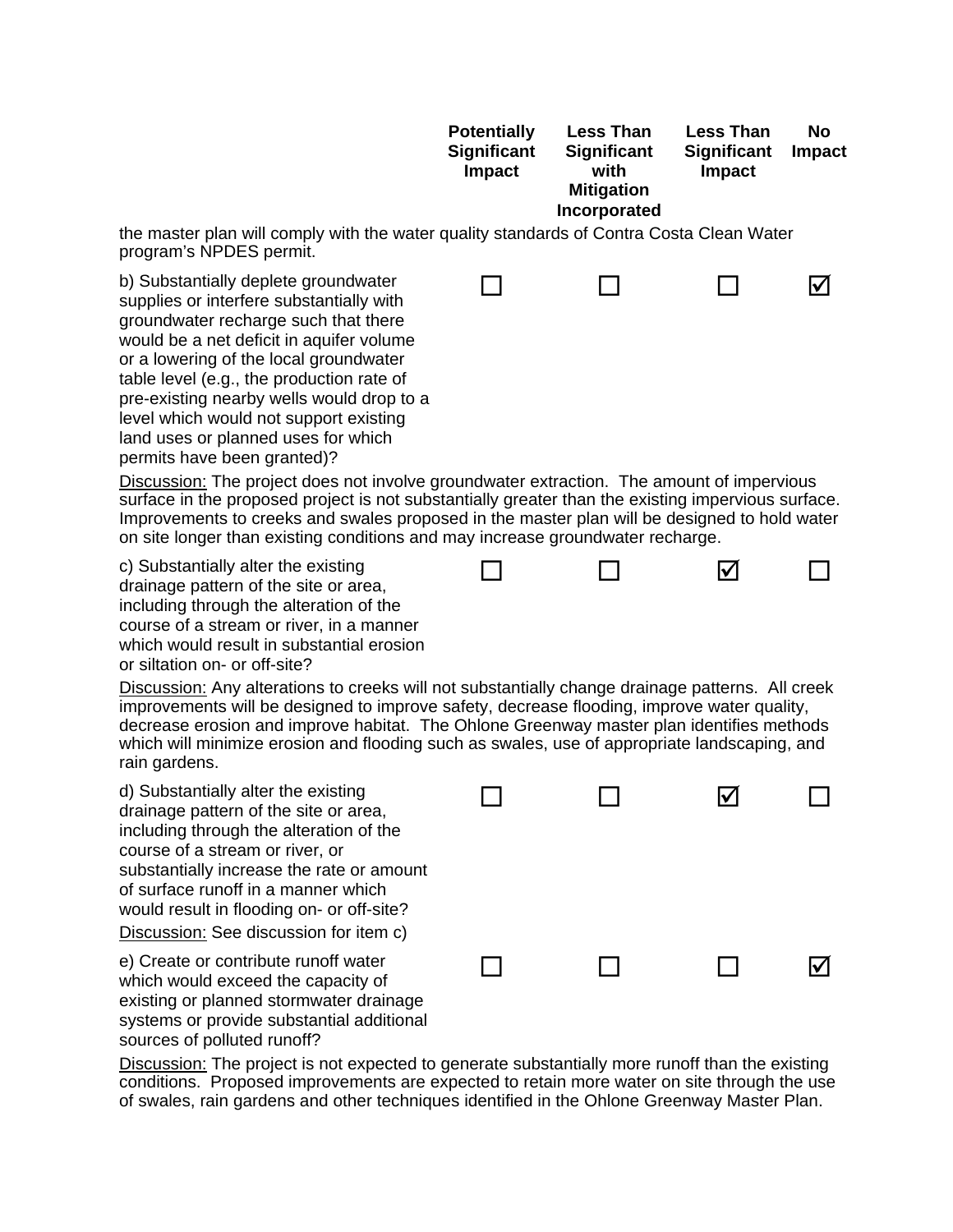| Implementation of the master plan will likely decrease runoff.                                                                                                                                                                                                                                                                                                                                                                                                                                                                                                                                                                                                                                                                                                | <b>Potentially</b><br><b>Significant</b><br><b>Impact</b>                                                                                                                                                                                                                                 | <b>Less Than</b><br><b>Significant</b><br>with<br><b>Mitigation</b><br>Incorporated | <b>Less Than</b><br><b>Significant</b><br>Impact | <b>No</b><br><b>Impact</b> |  |
|---------------------------------------------------------------------------------------------------------------------------------------------------------------------------------------------------------------------------------------------------------------------------------------------------------------------------------------------------------------------------------------------------------------------------------------------------------------------------------------------------------------------------------------------------------------------------------------------------------------------------------------------------------------------------------------------------------------------------------------------------------------|-------------------------------------------------------------------------------------------------------------------------------------------------------------------------------------------------------------------------------------------------------------------------------------------|-------------------------------------------------------------------------------------|--------------------------------------------------|----------------------------|--|
|                                                                                                                                                                                                                                                                                                                                                                                                                                                                                                                                                                                                                                                                                                                                                               |                                                                                                                                                                                                                                                                                           |                                                                                     |                                                  |                            |  |
| f) Otherwise substantially degrade water<br>quality?                                                                                                                                                                                                                                                                                                                                                                                                                                                                                                                                                                                                                                                                                                          |                                                                                                                                                                                                                                                                                           |                                                                                     |                                                  | V                          |  |
| quality.                                                                                                                                                                                                                                                                                                                                                                                                                                                                                                                                                                                                                                                                                                                                                      | Discussion: The Ohlone Greenway Master Plan identifies several techniques for improving<br>water quality. The plan identifies components of sustainability and ecological approach. All<br>proposed improvements will implement these plan principles. The project will not degrade water |                                                                                     |                                                  |                            |  |
| g) Place housing within a 100-year flood<br>hazard area as mapped on a federal<br>Flood Hazard Boundary or Flood<br>Insurance Rate Map or other flood<br>hazard delineation map?<br>Discussion: The project does not contain housing. The project site is not located within a 100-                                                                                                                                                                                                                                                                                                                                                                                                                                                                           |                                                                                                                                                                                                                                                                                           |                                                                                     |                                                  | V                          |  |
| year flood hazard area.                                                                                                                                                                                                                                                                                                                                                                                                                                                                                                                                                                                                                                                                                                                                       |                                                                                                                                                                                                                                                                                           |                                                                                     |                                                  |                            |  |
| h) Place within a 100-year flood hazard<br>area structures which would impede or<br>redirect flood flows?                                                                                                                                                                                                                                                                                                                                                                                                                                                                                                                                                                                                                                                     |                                                                                                                                                                                                                                                                                           |                                                                                     |                                                  | $\blacktriangledown$       |  |
| Discussion: The project site is not within a 100-year flood hazard area as mapped on FEMA's<br>Flood Insurance Rate Map for the project site. There is no Flood Hazard Boundary Map<br>available for the project site.                                                                                                                                                                                                                                                                                                                                                                                                                                                                                                                                        |                                                                                                                                                                                                                                                                                           |                                                                                     |                                                  |                            |  |
| i) Expose people or structures to a<br>significant risk of loss, injury or death<br>involving flooding, including flooding as a<br>result of the failure of a levee or dam?                                                                                                                                                                                                                                                                                                                                                                                                                                                                                                                                                                                   |                                                                                                                                                                                                                                                                                           |                                                                                     |                                                  | $\blacktriangledown$       |  |
| Discussion: There are no levees or dams on or in the vicinity of the project site. The project<br>involves a master plan for future improvements to a recreational facility. The master plan<br>identifies improvements to existing creeks within the project site. Future improvements will<br>improve flooding conditions for these creeks. No portion of the site is within a 100-year flood<br>hazard area.                                                                                                                                                                                                                                                                                                                                               |                                                                                                                                                                                                                                                                                           |                                                                                     |                                                  |                            |  |
| j) Inundation by seiche, tsunami, or<br>mudflow?                                                                                                                                                                                                                                                                                                                                                                                                                                                                                                                                                                                                                                                                                                              |                                                                                                                                                                                                                                                                                           |                                                                                     |                                                  |                            |  |
| Discussion: The only bodies of water in the vicinity of the project site are intermittent creeks.<br>The project site is not in the immediate vicinity of lakes, reservoirs, or any other bodies of water<br>which would be subject to seiches. The project site is approximately 0.8 miles from San<br>Francisco Bay at the nearest point. Due to the project's location over 11 miles from the Golden<br>Gate and the presence of notable land features such as Angel Island, Point Isabel and Albany<br>Bulb in the direct path between the project and the Golden Gate, it is expected that the impact<br>of a tsunami event to the project site would be less than significant. There is no known history<br>or risk of mudflow in the project vicinity. |                                                                                                                                                                                                                                                                                           |                                                                                     |                                                  |                            |  |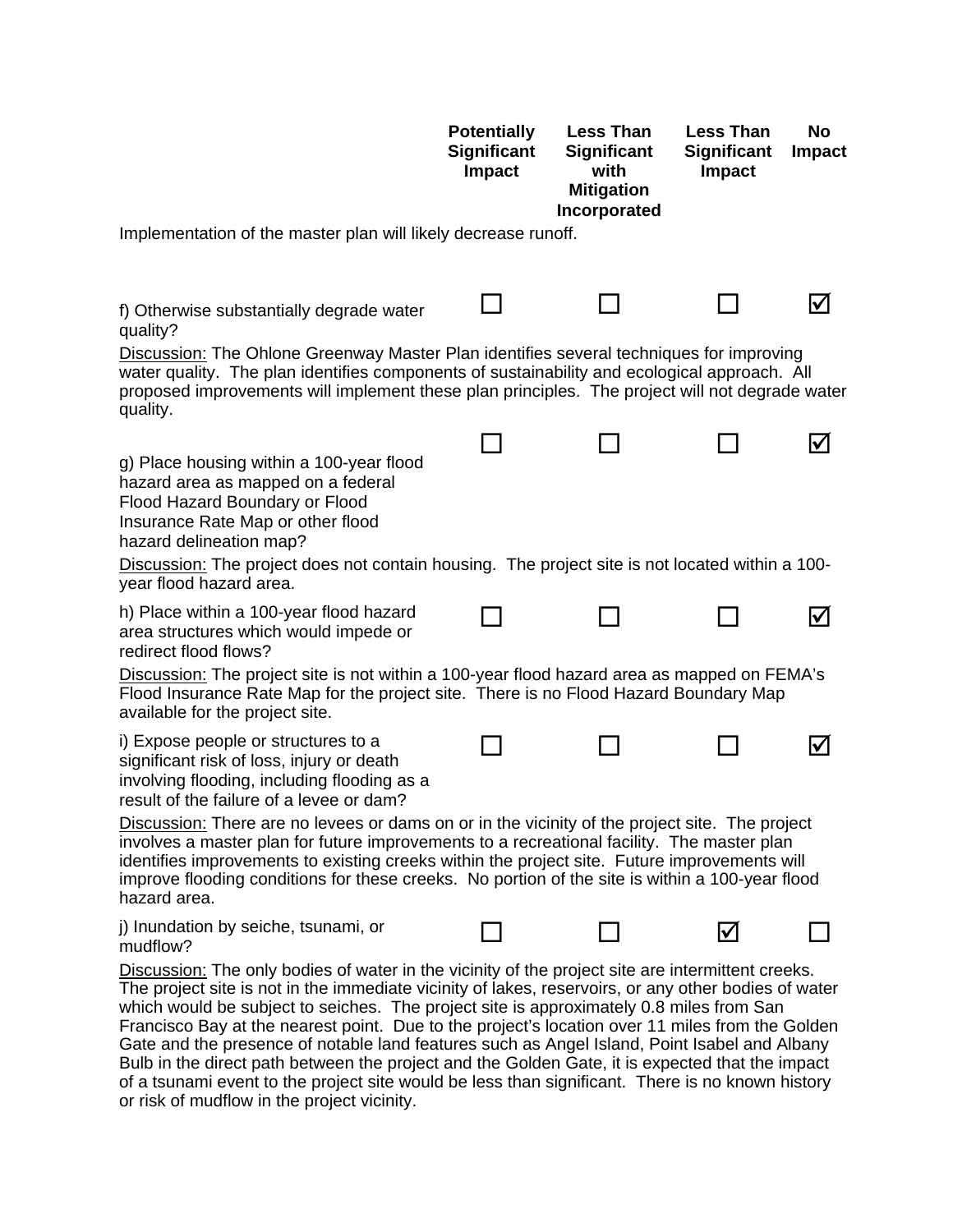|                                                                                                                                                                                                                                                                                                                                                                                                                                                                                                                                                    | <b>Potentially</b><br><b>Significant</b><br><b>Impact</b> | <b>Less Than</b><br><b>Significant</b><br>with<br><b>Mitigation</b><br>Incorporated | <b>Less Than</b><br><b>Significant</b><br>Impact | <b>No</b><br>Impact |
|----------------------------------------------------------------------------------------------------------------------------------------------------------------------------------------------------------------------------------------------------------------------------------------------------------------------------------------------------------------------------------------------------------------------------------------------------------------------------------------------------------------------------------------------------|-----------------------------------------------------------|-------------------------------------------------------------------------------------|--------------------------------------------------|---------------------|
| <b>IX. LAND USE AND PLANNING - Would</b><br>the project:                                                                                                                                                                                                                                                                                                                                                                                                                                                                                           |                                                           |                                                                                     |                                                  |                     |
| a) Physically divide an established<br>community?<br>Discussion: The project site is a recreational trail which runs the length of the City of El Cerrito.                                                                                                                                                                                                                                                                                                                                                                                         |                                                           |                                                                                     |                                                  |                     |
| The proposed project will improve connectivity throughout the City by improving crossings of the<br>trail and improving connections to the trail.                                                                                                                                                                                                                                                                                                                                                                                                  |                                                           |                                                                                     |                                                  |                     |
| b) Conflict with any applicable land use<br>plan, policy, or regulation of an agency<br>with jurisdiction over the project<br>(including, but not limited to the general<br>plan, specific plan, local coastal<br>program, or zoning ordinance) adopted<br>for the purpose of avoiding or mitigating<br>an environmental effect?<br>Discussion: The City of El Cerrito has land use authority over the project site. The project is<br>consistent with the El Cerrito General Plan, El Cerrito Zoning Ordinance and all adopted land<br>use plans. |                                                           |                                                                                     |                                                  | V                   |
| c) Conflict with any applicable habitat<br>conservation plan or natural community<br>conservation plan?                                                                                                                                                                                                                                                                                                                                                                                                                                            |                                                           |                                                                                     |                                                  | ⋈                   |
| <b>Discussion:</b> There are not adopted habitat conservation plans or natural community<br>conservation plans for the project site.                                                                                                                                                                                                                                                                                                                                                                                                               |                                                           |                                                                                     |                                                  |                     |
| X. MINERAL RESOURCES -- Would the<br>project:                                                                                                                                                                                                                                                                                                                                                                                                                                                                                                      |                                                           |                                                                                     |                                                  |                     |
| a) Result in the loss of availability of a<br>known mineral resource that would be of<br>value to the region and the residents of<br>the state?                                                                                                                                                                                                                                                                                                                                                                                                    |                                                           |                                                                                     |                                                  |                     |
| Discussion: The project does not involve mineral extraction. The City of El Cerrito General Plan<br>does not identify any mineral resources in the vicinity of the project. The project will not have<br>any impact on mineral resources.                                                                                                                                                                                                                                                                                                          |                                                           |                                                                                     |                                                  |                     |
| b) Result in the loss of availability of a<br>locally-important mineral resource<br>recovery site delineated on a local<br>general plan, specific plan or other land<br>use plan?                                                                                                                                                                                                                                                                                                                                                                  |                                                           |                                                                                     |                                                  | M                   |
| Discussion: See discussion for item a)<br>XI. NOISE -- Would the project result in:                                                                                                                                                                                                                                                                                                                                                                                                                                                                |                                                           |                                                                                     |                                                  |                     |
| a) Exposure of persons to or generation                                                                                                                                                                                                                                                                                                                                                                                                                                                                                                            |                                                           |                                                                                     |                                                  |                     |
|                                                                                                                                                                                                                                                                                                                                                                                                                                                                                                                                                    |                                                           |                                                                                     |                                                  |                     |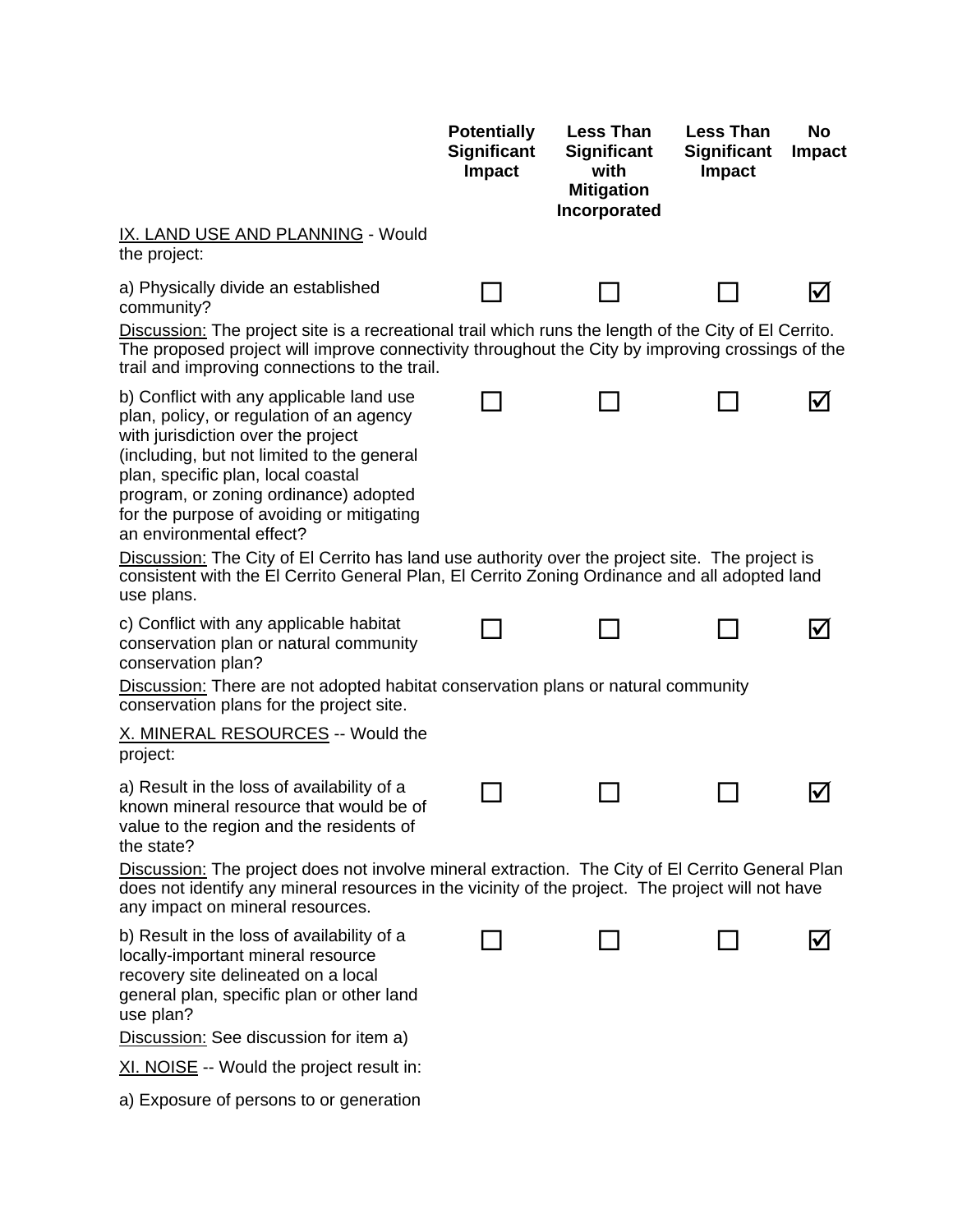|                                                                                                                                                                                                                                                                                                                                                                                                                                                                                                                                                                                                                                                                                                                                                                                                     | <b>Potentially</b><br><b>Significant</b><br><b>Impact</b> | <b>Less Than</b><br><b>Significant</b><br>with<br><b>Mitigation</b><br>Incorporated | <b>Less Than</b><br><b>Significant</b><br><b>Impact</b> | <b>No</b><br><b>Impact</b> |
|-----------------------------------------------------------------------------------------------------------------------------------------------------------------------------------------------------------------------------------------------------------------------------------------------------------------------------------------------------------------------------------------------------------------------------------------------------------------------------------------------------------------------------------------------------------------------------------------------------------------------------------------------------------------------------------------------------------------------------------------------------------------------------------------------------|-----------------------------------------------------------|-------------------------------------------------------------------------------------|---------------------------------------------------------|----------------------------|
| of noise levels in excess of standards<br>established in the local general plan or<br>noise ordinance, or applicable standards<br>of other agencies?                                                                                                                                                                                                                                                                                                                                                                                                                                                                                                                                                                                                                                                |                                                           |                                                                                     | $\blacktriangledown$                                    |                            |
| <b>Discussion:</b> The loudest existing noise source in the project site is the BART tracks. The noise<br>levels of BART operation as measured in the EI Cerrito General Plan are within the allowed<br>range for outdoor sports and recreation uses. The Ohlone Greenway master plan does not<br>propose any uses which would have noise levels above those of the existing BART operation.                                                                                                                                                                                                                                                                                                                                                                                                        |                                                           |                                                                                     |                                                         |                            |
| b) Exposure of persons to or generation<br>of excessive groundborne vibration or<br>groundborne noise levels?                                                                                                                                                                                                                                                                                                                                                                                                                                                                                                                                                                                                                                                                                       |                                                           |                                                                                     |                                                         |                            |
| Discussion: The site does not currently experience substantial groundborne vibration or<br>groundborne noise. The most likely source of such noise would be BART operation. The<br>proposed BART retrofit project will further minimize groundborne vibration on the project site.                                                                                                                                                                                                                                                                                                                                                                                                                                                                                                                  |                                                           |                                                                                     |                                                         |                            |
| c) A substantial permanent increase in<br>ambient noise levels in the project<br>vicinity above levels existing without the<br>project?                                                                                                                                                                                                                                                                                                                                                                                                                                                                                                                                                                                                                                                             |                                                           |                                                                                     | V                                                       |                            |
| Discussion: The recreational uses proposed for the site are similar in nature to the existing uses<br>and will produce similar noise levels. New uses include small dog areas and playground<br>structures. Dog areas will be designed in accordance with the Guidelines for Establishment and<br>Maintenance of Successful Off-Leash Exercise Areas. Dog areas have been conceptually sited<br>as far from residential uses as possible. Dog areas will be subject to limited hours of operation.<br>Noise generated by dog areas will not exceed noise generated by BART operation and is not<br>expected to surpass allowed general plan levels or create significant ambient noise. New<br>playground structures have also been conceptually sited to maximize distance to residential<br>uses. |                                                           |                                                                                     |                                                         |                            |
| d) A substantial temporary or periodic<br>increase in ambient noise levels in the<br>project vicinity above levels existing<br>without the project?                                                                                                                                                                                                                                                                                                                                                                                                                                                                                                                                                                                                                                                 |                                                           |                                                                                     | $\blacktriangledown$                                    |                            |
| Discussion: Construction related activities may result in an increase in ambient noise. However,<br>compliance with the City's established hours of construction would reduce this impact to a less-<br>than-significant level.                                                                                                                                                                                                                                                                                                                                                                                                                                                                                                                                                                     |                                                           |                                                                                     |                                                         |                            |
| e) For a project located within an airport<br>land use plan or, where such a plan has<br>not been adopted, within two miles of a<br>public airport or public use airport, would<br>the project expose people residing or<br>working in the project area to excessive<br>noise levels?                                                                                                                                                                                                                                                                                                                                                                                                                                                                                                               |                                                           |                                                                                     |                                                         |                            |
| Discussion: The project is not located within an airport land use plan or within 2 miles of a public<br>use airport. The nearest public use airport, Oakland International Airport, is approximately 11                                                                                                                                                                                                                                                                                                                                                                                                                                                                                                                                                                                             |                                                           |                                                                                     |                                                         |                            |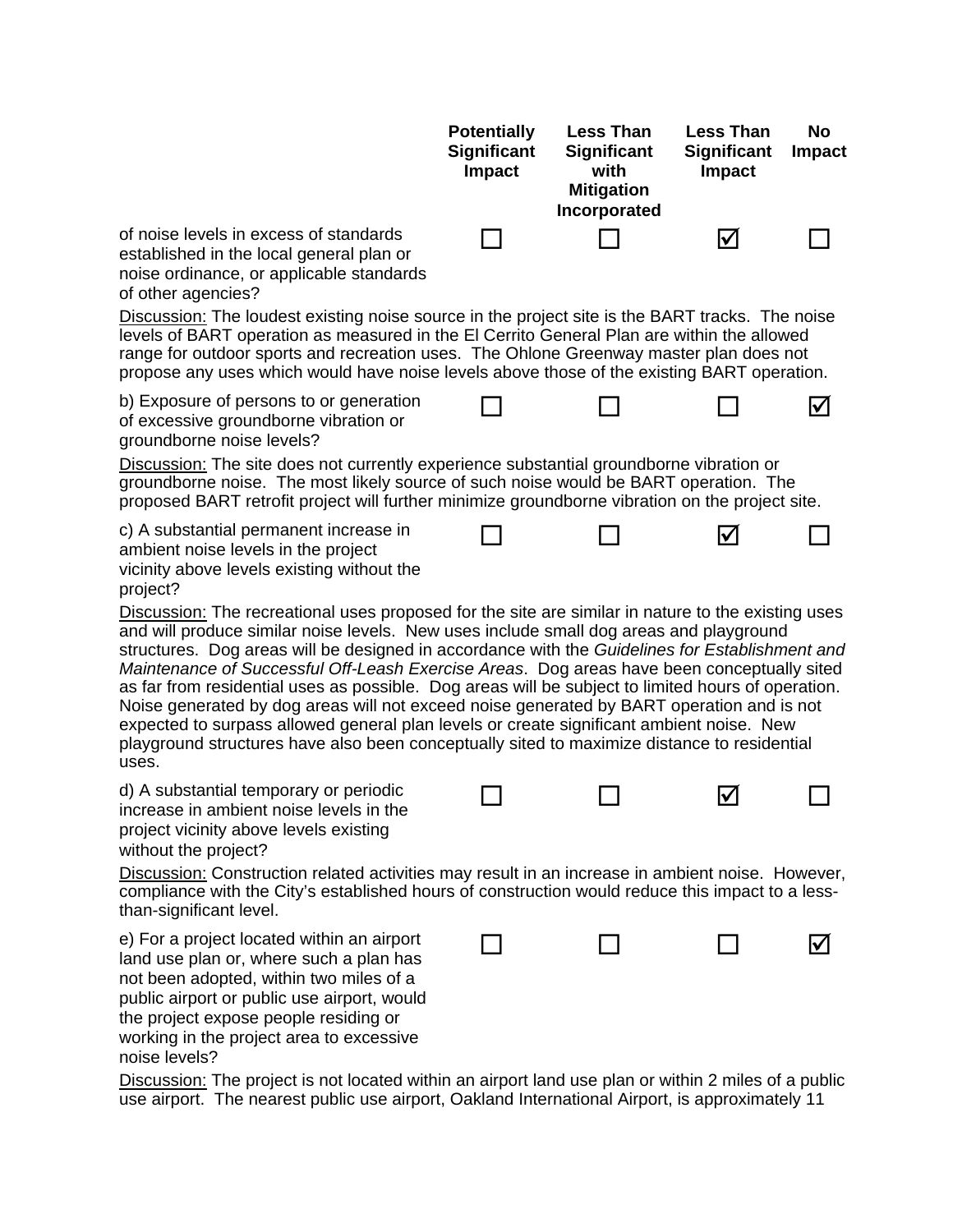| miles from the project site.                                                                                                                                                                                                                                                                                                                                                                                                                              |  |  |
|-----------------------------------------------------------------------------------------------------------------------------------------------------------------------------------------------------------------------------------------------------------------------------------------------------------------------------------------------------------------------------------------------------------------------------------------------------------|--|--|
| f) For a project within the vicinity of a<br>private airstrip, would the project expose<br>people residing or working in the project<br>area to excessive noise levels?                                                                                                                                                                                                                                                                                   |  |  |
| Discussion: The project is not within the vicinity of a private airstrip. The nearest private airstrip<br>is approximately 35 miles from the project site in Brentwood, CA.                                                                                                                                                                                                                                                                               |  |  |
| XII. POPULATION AND HOUSING --<br>Would the project:                                                                                                                                                                                                                                                                                                                                                                                                      |  |  |
| a) Induce substantial population growth<br>in an area, either directly (for example,<br>by proposing new homes and<br>businesses) or indirectly (for example,<br>through extension of roads or other<br>infrastructure)?                                                                                                                                                                                                                                  |  |  |
| Discussion: The project contains only recreational uses. The project contains no housing or<br>employment uses. The project does not extend any infrastructure and does not have potential to<br>induce substantial growth.                                                                                                                                                                                                                               |  |  |
| b) Displace substantial numbers of<br>existing housing, necessitating the<br>construction of replacement housing<br>elsewhere?                                                                                                                                                                                                                                                                                                                            |  |  |
| <b>Discussion:</b> The project site contains recreational uses and does not contain housing. The<br>project will not require construction of replacement housing.                                                                                                                                                                                                                                                                                         |  |  |
| c) Displace substantial numbers of<br>people, necessitating the construction of<br>replacement housing elsewhere?<br>Discussion: The project site contains recreational uses and does not contain housing. The<br>project will not require construction of replacement housing.                                                                                                                                                                           |  |  |
| <b>XIII. PUBLIC SERVICES</b>                                                                                                                                                                                                                                                                                                                                                                                                                              |  |  |
| a) Would the project result in substantial<br>adverse physical impacts associated<br>with the provision of new or physically<br>altered governmental facilities, need for<br>new or physically altered governmental<br>facilities, the construction of which could<br>cause significant environmental impacts,<br>in order to maintain acceptable service<br>ratios, response times or other<br>performance objectives for any of the<br>public services: |  |  |
| Fire protection?                                                                                                                                                                                                                                                                                                                                                                                                                                          |  |  |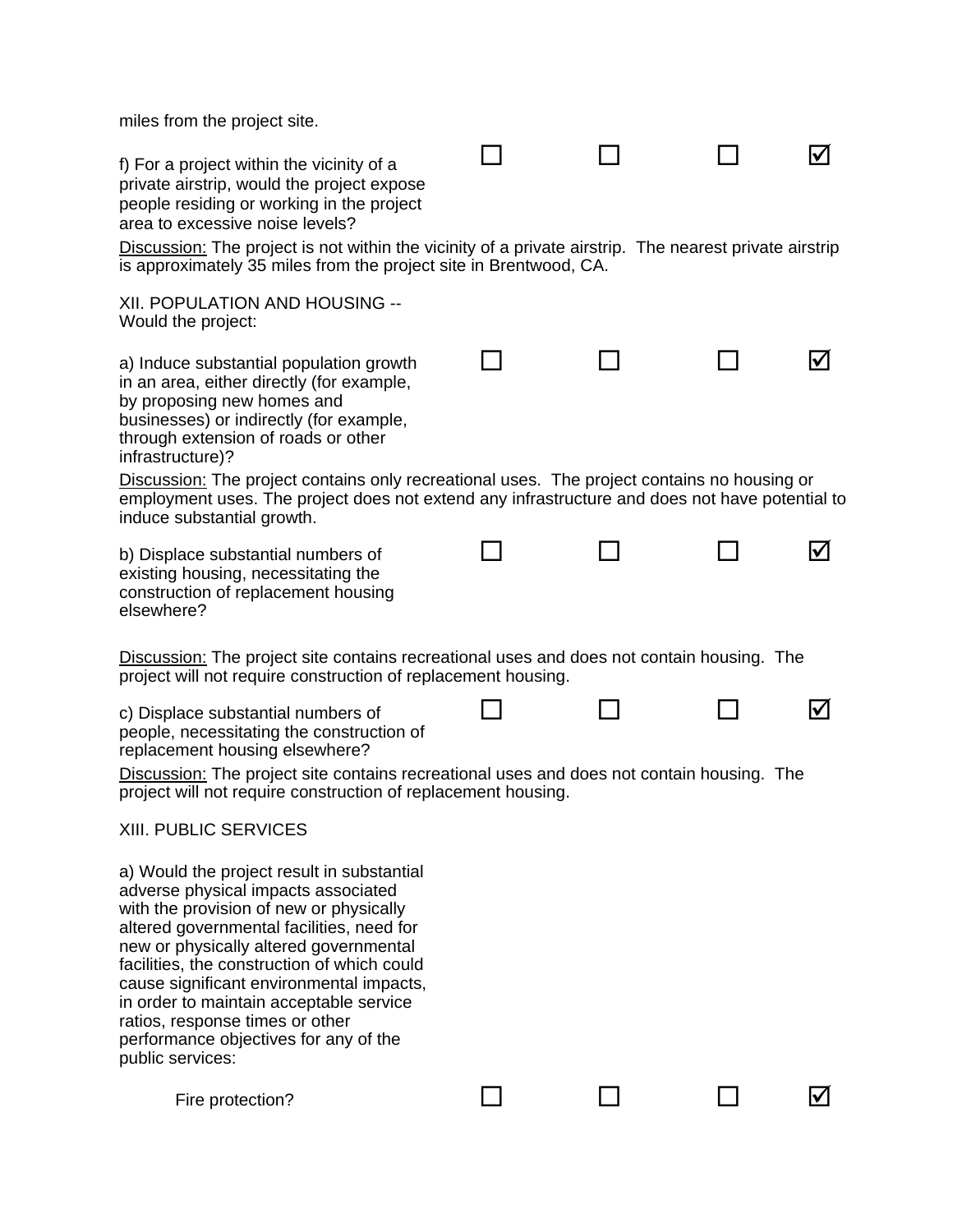| Police protection?       |  |  |
|--------------------------|--|--|
| Schools?                 |  |  |
| Parks?                   |  |  |
| Other public facilities? |  |  |

Discussion: The project will not generate demand for additional fire protection, police protection or school capacity. The project will improve emergency response times to the Ohlone Greenway by planning for a wider multi-use recreational trail, which can be more easily utilized by police and emergency vehicles, if needed. The project will not affect response times to other areas. The project will provide enhanced park and recreational facilities to the Ohlone Greenway and will not impact any other park facilities.

 $\begin{array}{ccccccccccccccccc} \Box & \hspace{1.5cm} & \Box & \hspace{1.5cm} & \Box & \hspace{1.5cm} & \Box & \hspace{1.5cm} & \Box \hspace{1.5cm} & \end{array}$ 

 $\begin{array}{ccccccccccccccccc} \Box & \hspace{1.5cm} & \Box & \hspace{1.5cm} & \Box & \hspace{1.5cm} & \Box & \hspace{1.5cm} & \Box \hspace{1.5cm} & \end{array}$ 

 $\begin{array}{ccccccccccccccccc} \Box & \hspace{1.5cm} & \Box & \hspace{1.5cm} & \Box & \hspace{1.5cm} & \Box & \hspace{1.5cm} & \Box \hspace{1.5cm} & \end{array}$ 

XIV. RECREATION --

a) Would the project increase the use of existing neighborhood and regional parks or other recreational facilities such that substantial physical deterioration of the facility would occur or be accelerated?

Discussion: The project is a master plan for future improvements to a recreational corridor. The proposed improvements are intended to upgrade the corridor and compensate for years of use and deterioration of recreational facilities. The project will improve recreational facilities and will not cause substantial physical deterioration. Improved long term maintainability and sustainability is a key feature of the proposed improvements.

b) Does the project include recreational facilities or require the construction or expansion of recreational facilities which might have an adverse physical effect on the environment?

Discussion: The project is a master plan for future improvements to a recreational corridor. The project will not require expansion of recreational facilities beyond those planned in the master plan and analyzed in this document.

XV. TRANSPORTATION/TRAFFIC -- Would the project:

a) Cause an increase in traffic which is substantial in relation to the existing traffic load and capacity of the street system (i.e., result in a substantial increase in either the number of vehicle trips, the volume to capacity ratio on roads, or congestion at intersections)?

Discussion: The project proposes improvements to an existing recreational corridor. The proposed uses are similar to the existing uses. The ITE Trip Generation Manual calculated estimated trip generation for City Parks as a function of acreage. The proposed project does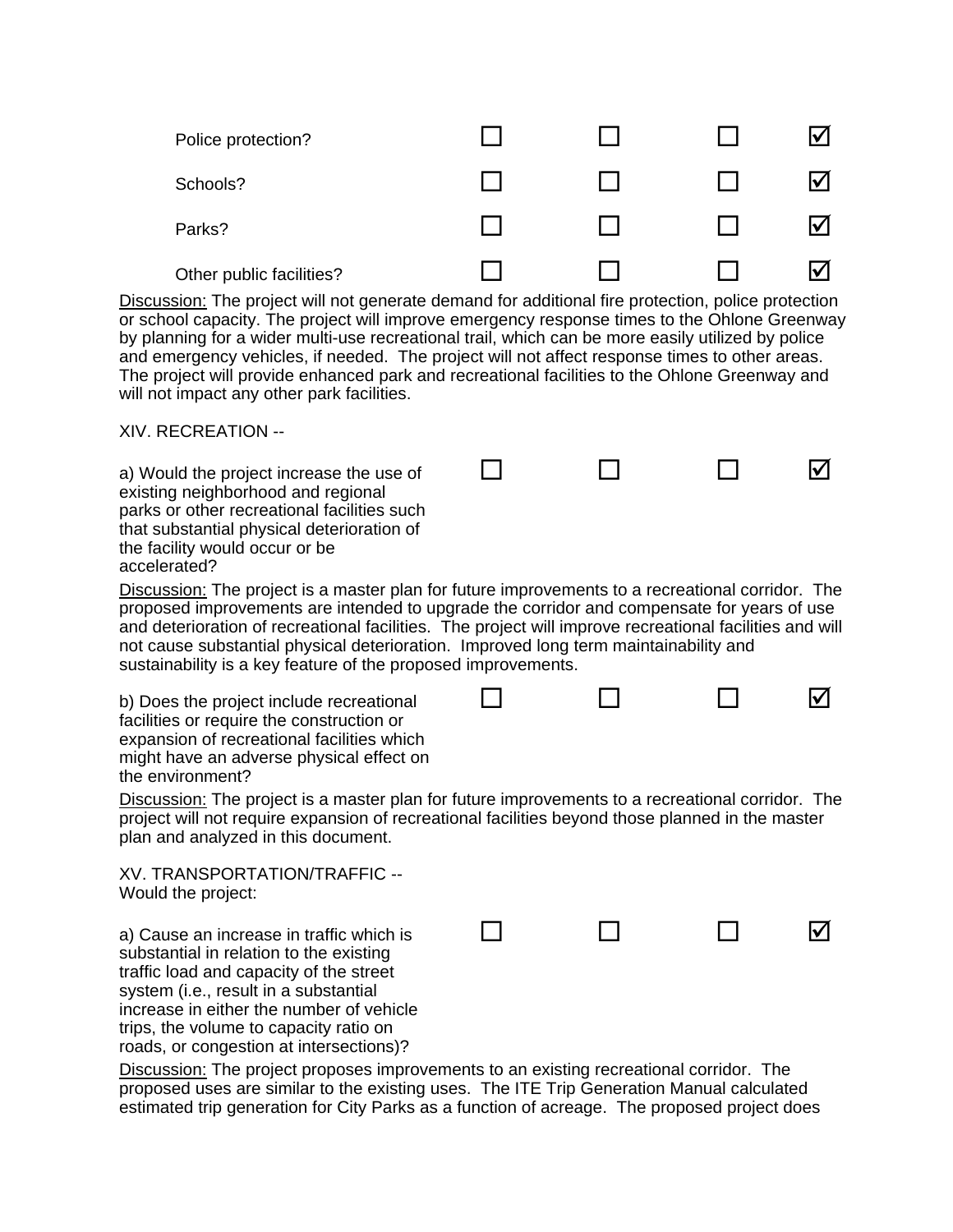not increase the acreage of the Ohlone Greenway. Based on ITE trip generation standards and the nature of the proposed recreation uses, the project is not expected to substantially increase the number of trips to/from the project site, impact the congestion or the capacity of roads or increase level of service on any road. The project site is an existing Class 1 recreational trail. Most trips to/from the project site utilize alternative modes of transportation, such as bicycling, walking or BART.

| b) Exceed, either individually or<br>cumulatively, a level of service standard<br>established by the county congestion<br>management agency for designated<br>roads or highways?<br>Discussion: See discussion for item a)                                                                                                                                                                 |  |    |
|--------------------------------------------------------------------------------------------------------------------------------------------------------------------------------------------------------------------------------------------------------------------------------------------------------------------------------------------------------------------------------------------|--|----|
| c) Result in a change in air traffic<br>patterns, including either an increase in<br>traffic levels or a change in location that<br>results in substantial safety risks?                                                                                                                                                                                                                   |  |    |
| Discussion: The project will have no effect on air traffic patterns. The nearest public airport,<br>Oakland International Airport, is approximately 11 miles from the project and the nearest private<br>airstrip is approximately 35 miles from the project, in Brentwood, CA.                                                                                                            |  |    |
| d) Substantially increase hazards due to<br>a design feature (e.g., sharp curves or<br>dangerous intersections) or incompatible<br>uses (e.g., farm equipment)?                                                                                                                                                                                                                            |  |    |
| Discussion: The project will improve safety by creating a straighter and wider multi-use trail.<br>The trail will not be constructed with any sharp curves or hazardous conditions. Intersection<br>safety will be improved through the use of pedestrian bulb-outs, truncated domes at curb ramps,<br>and crosswalk flashers. The project will decrease hazards to Ohlone Greenway users. |  |    |
| e) Result in inadequate emergency<br>access?                                                                                                                                                                                                                                                                                                                                               |  | I√ |
| Discussion: The project will improve emergency access to the Ohlone Greenway by creating a<br>multi-use trail which can be utilized by emergency vehicles. The project will not affect<br>emergency access outside of the Ohlone Greenway.                                                                                                                                                 |  |    |
| f) Result in inadequate parking capacity?                                                                                                                                                                                                                                                                                                                                                  |  |    |
| Discussion: The project proposes a plan for future improvements to a recreational corridor. The<br>recreational uses proposed are consistent with the existing uses. The project does not contain<br>any off-street parking. On-street parking capacity is currently adequate to serve the project site<br>and parking demand is not expected to increase as a result of the project.      |  |    |
| g) Conflict with adopted policies, plans,<br>or programs supporting alternative<br>transportation (e.g., bus turnouts, bicycle<br>racks)?                                                                                                                                                                                                                                                  |  |    |
| Discussion: The proposed project will enhance alternative transportation by improving a major<br>corridor for alternative modes of transportation. The project is consistent with all policies, plans<br>and programs which support alternative transportation, including the City's Circulation Plan for                                                                                  |  |    |

Bicyclists and Pedestrians.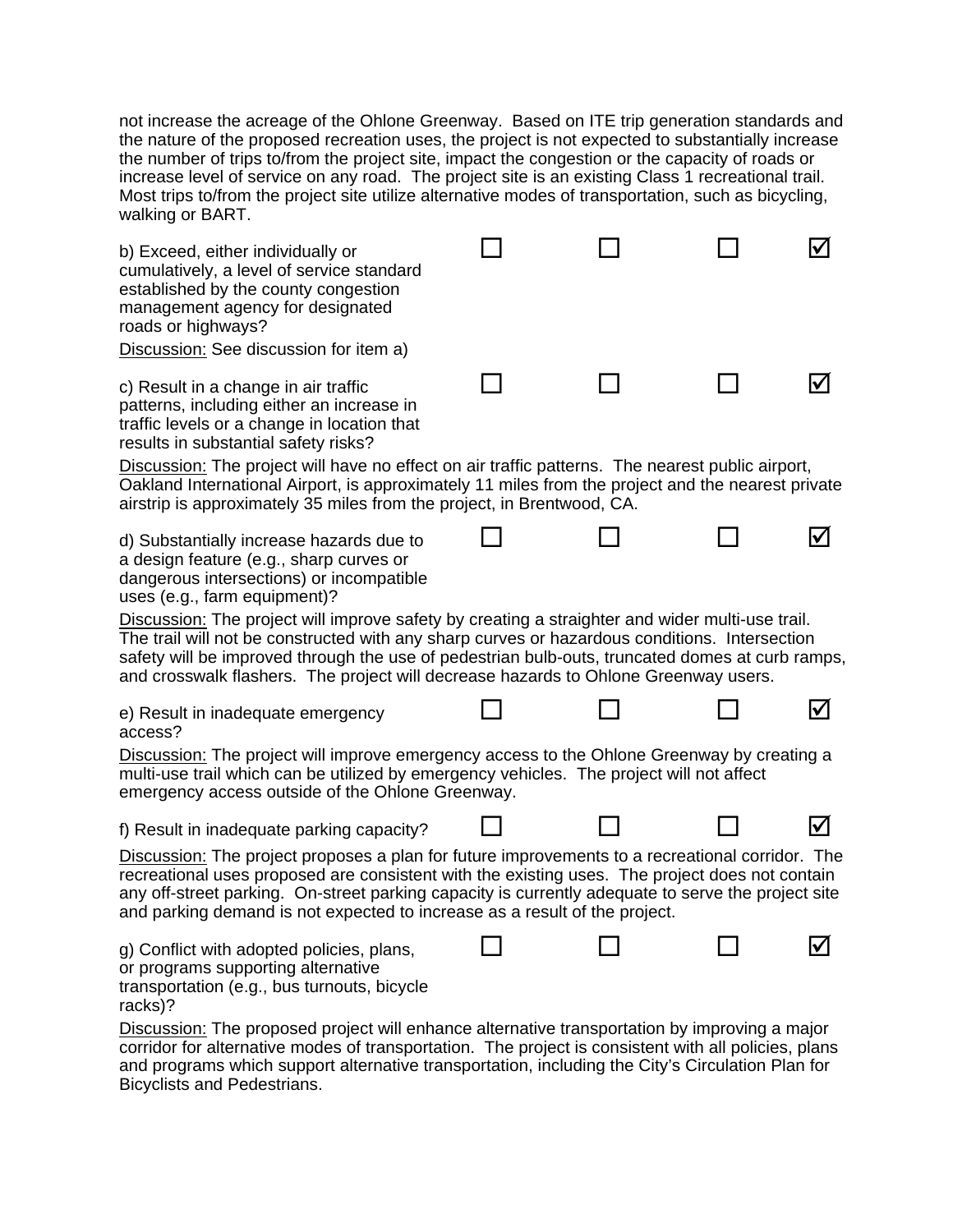| <b>XVI. UTILITIES AND SERVICE</b><br>SYSTEMS -- Would the project:                                                                                                                                                                                                                                                                                                                                                                                                                                                        |  |  |  |  |
|---------------------------------------------------------------------------------------------------------------------------------------------------------------------------------------------------------------------------------------------------------------------------------------------------------------------------------------------------------------------------------------------------------------------------------------------------------------------------------------------------------------------------|--|--|--|--|
| a) Exceed wastewater treatment<br>requirements of the applicable Regional<br><b>Water Quality Control Board?</b>                                                                                                                                                                                                                                                                                                                                                                                                          |  |  |  |  |
| Discussion: The project proposes the addition of one restroom facility with men's and women's<br>restrooms. If the facility is plumbed, it would be the primary generator of wastewater for the<br>project. The project is served by EBMUD's Oakland Wastewater Treatment Plant, which is<br>permitted by the RWQCB. Portable facilities would also meet regulatory requirements.                                                                                                                                         |  |  |  |  |
| b) Require or result in the construction of<br>new water or wastewater treatment<br>facilities or expansion of existing<br>facilities, the construction of which could<br>cause significant environmental effects?                                                                                                                                                                                                                                                                                                        |  |  |  |  |
| Discussion: The project is served by the Oakland EBMUD Wastewater Treatment Plant. The<br>project proposes the addition of one restroom facility. This facility will be the primary<br>wastewater generator for the project. The addition of one restroom facility will not require<br>expansion of the Oakland EBMUD Wastewater Treatment Plant or a new facility.                                                                                                                                                       |  |  |  |  |
| c) Require or result in the construction of<br>new storm water drainage facilities or<br>expansion of existing facilities, the<br>construction of which could cause<br>significant environmental effects?                                                                                                                                                                                                                                                                                                                 |  |  |  |  |
| Discussion: The project is served by existing stormwater facilities owned by the City of El<br>Cerrito. The project is not expected to increase stormwater runoff. See discussion for item e) of<br>the Hydrology and Water Quality section of this document. The project will not require an<br>expansion of stormwater facilities.                                                                                                                                                                                      |  |  |  |  |
| d) Have sufficient water supplies<br>available to serve the project from<br>existing entitlements and resources, or<br>are new or expanded entitlements<br>needed?                                                                                                                                                                                                                                                                                                                                                        |  |  |  |  |
| Discussion: The proposed project will use water only for irrigation and drinking fountains and<br>potentially for limited bathroom facilities. The proposed landscaping is designed to minimize<br>water usage. The proposed irrigation and plumbing systems will also be designed to minimize<br>water usage in accordance with the sustainability principles of the Ohlone Greenway Master<br>Plan. Sufficient water supplies are available to serve the project; no new or expanded<br>entitlements would be required. |  |  |  |  |
| e) Result in a determination by the<br>wastewater treatment provider which<br>serves or may serve the project that it<br>has adequate capacity to serve the<br>project's projected demand in addition to<br>the provider's existing commitments?                                                                                                                                                                                                                                                                          |  |  |  |  |
| Discussion: The project is served by the Oakland EBMUD Wastewater Treatment Plant. The<br>project proposes the addition of one restroom facility. This facility will be the primary<br>wastewater generator for the project. The addition of one restroom facility will not have a                                                                                                                                                                                                                                        |  |  |  |  |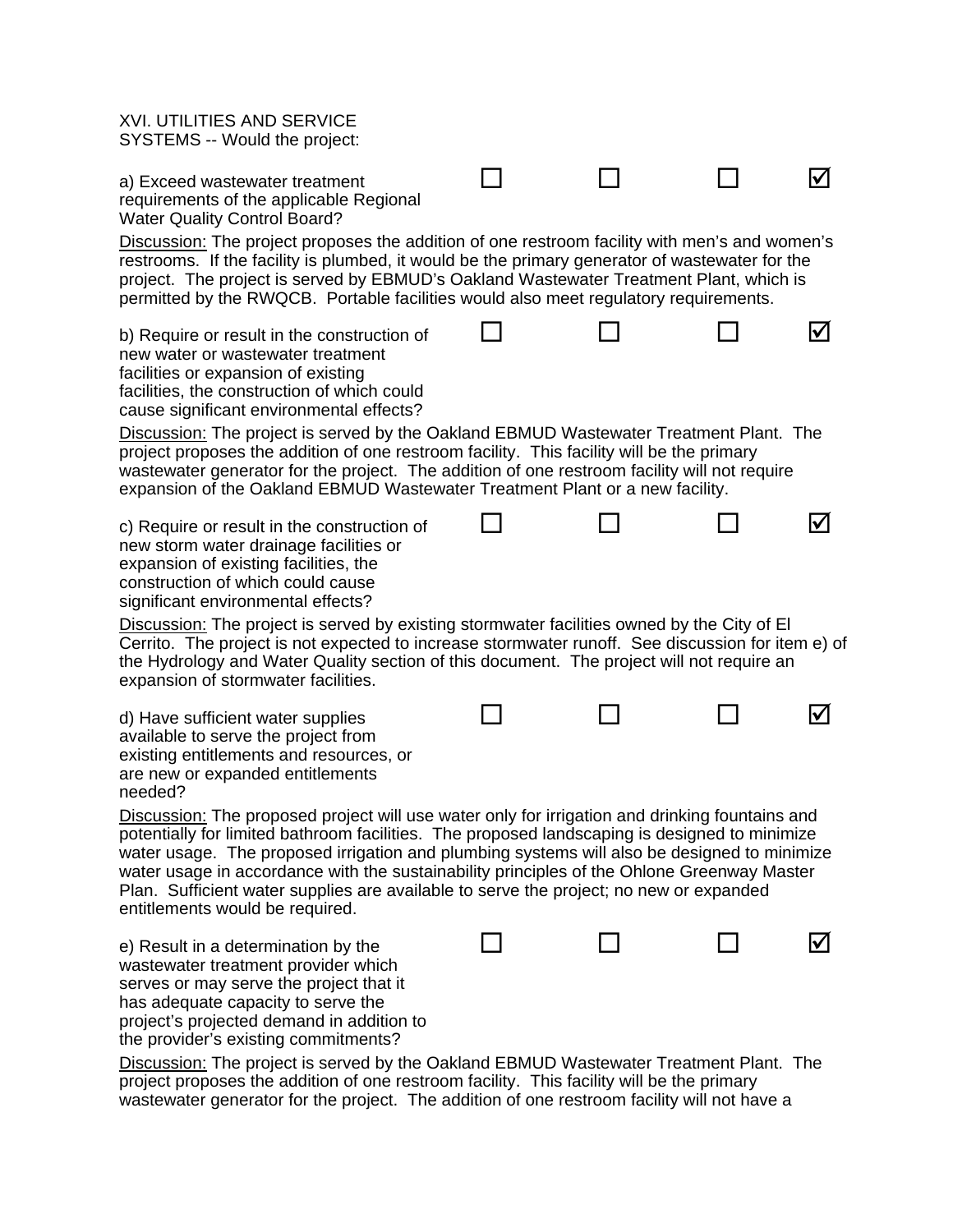negative impact on EBMUD's wastewater processing capacity.

f) Be served by a landfill with sufficient permitted capacity to accommodate the project's solid waste disposal needs?  $\begin{array}{ccccccccccccccccc} \Box & \hspace{1.5cm} & \Box & \hspace{1.5cm} & \Box & \hspace{1.5cm} & \Box & \hspace{1.5cm} & \Box \hspace{1.5cm} & \end{array}$ Discussion: Solid waste removal is handled by East Bay Sanitation Company and the City's maintenance division. Waste from the site will be deposited at West Contra Costa Landfill, which has capacity to serve the project. Although additional garbage receptacles are included as part of the project, because the recreational project's recreational uses are similar to the existing uses, solid waste generation is not expected to increase. Recycling receptacles are also included as part of this project, thereby potentially reducing the amount of solid waste. g) Comply with federal, state, and local statutes and regulations related to solid waste?  $\begin{array}{ccccccccccccccccc} \Box & \hspace{1.5cm} & \Box & \hspace{1.5cm} & \Box & \hspace{1.5cm} & \Box & \hspace{1.5cm} & \Box \hspace{1.5cm} & \end{array}$ Discussion: The project will comply with all federal, state, and local regulations regarding solid waste. East Bay Sanitation Company currently complies with all federal, state, and local solid waste regulations, and will continue to do so in its processing of the project's solid waste. XVII. MANDATORY FINDINGS OF SIGNIFICANCE - a) Does the project have the potential to degrade the quality of the environment, substantially reduce the habitat of a fish or wildlife species, cause a fish or wildlife population to drop below selfsustaining levels, threaten to eliminate a plant or animal community, reduce the number or restrict the range of a rare or endangered plant or animal or eliminate important examples of the major periods of California history or prehistory?  $\begin{array}{ccccccccccccccccc} \Box & \hspace{1.5cm} & \Box & \hspace{1.5cm} & \Box & \hspace{1.5cm} & \Box & \hspace{1.5cm} & \Box \hspace{1.5cm} & \end{array}$ Discussion: As discussed throughout this document, all proposed improvements will be consistent with the principles identified in the master plan to improve habitat. The project will not have an impact on examples of California history and prehistory. b) Does the project have impacts that are individually limited, but cumulatively considerable? ("Cumulatively considerable" means that the incremental effects of a project are considerable when viewed in connection with the effects of past projects, the effects of other current projects, and the effects of probable future projects)?  $\begin{array}{ccccccccccccccccc} \Box & \hspace{1.5cm} & \Box & \hspace{1.5cm} & \Box & \hspace{1.5cm} & \Box & \hspace{1.5cm} & \Box \hspace{1.5cm} & \end{array}$ Discussion: The project will not have cumulatively considerable impacts. The project would improve existing conditions in many categories of this checklist. A check of the City of El Cerrito's planning and building application database did not identify any proposed projects in the vicinity of the project which would have impacts large enough to be significant when considered cumulatively with those of the project.